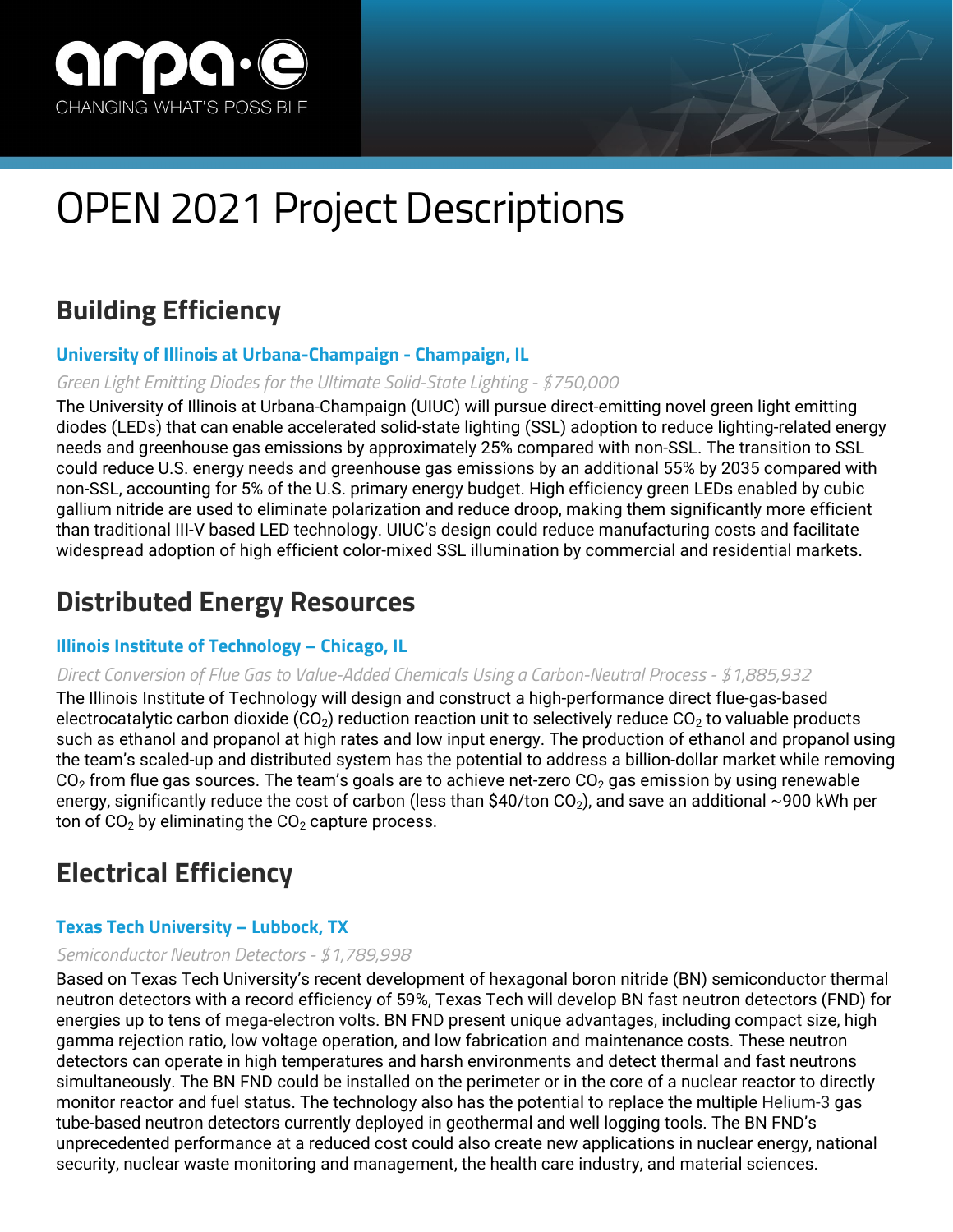# **Synteris – Baltimore, MD**

# *Breaking the Board: Bringing Three-Dimensional Packaging and Thermal Management to Power Electronics - \$2,746,501*

Synteris is developing 3D-printable ceramic packaging for power electronic modules to improve their thermal management, power density, performance, and lifetime. Existing power modules contain flat ceramic substrates that serve as both the electrically insulating component and thermal conductor that transfer the large heat outputs of these devices. Synteris proposes an additive manufacturing process that would replace the traditional insulating metalized substrate, substrate attach, and baseplate/heat exchanger with an additively-manufactured ceramic packaging that acts as both an electrical insulator and heat exchanger for better thermal management. Synteris' technology would substantially improve the design, manufacturability, and function of power modules used in electric vehicles, aircraft, and other applications.

#### **Cornell University – Ithaca, NY**

#### *Field-Focused Load-Leveled Dynamic Wireless Charging System for Electric Vehicles - \$1,425,000*

Cornell University seeks to develop a breakthrough wireless charging system for stationary and dynamic charging of electric vehicles (EVs), with significant improvements compared with state-of-the-art solutions. Specifically, the project will demonstrate a 50-kW capacitive wireless charging system with 150 kW/m<sup>2</sup> power transfer density and 95% efficiency, while meeting fringing-field safety standards and increasing grid reliability by minimizing power pulsations. By enabling effective stationary and dynamic wireless charging of EVs, this project has the potential to drastically reduce the need for expensive and bulky on-board batteries, enable unlimited range, and accelerate EV penetration. Successful deployment of the technology will lead to significant reductions in EV infrastructure costs and bring the U.S. closer to an electrified energy future.

#### **IBM T.J. Watson Research Center – Yorktown Heights, NY**

#### *Systems Two-Phase Cooling - \$2,629,666*

IBM is developing an energy efficient two-phase cooling system for data centers to reduce cooling energy consumption and eliminate water usage. The system uses a dielectric coolant that absorbs heat as it changes phase from liquid to vapor. A condenser, cooled by a secondary loop, removes the heat from the vapor phase which condenses back to liquid to repeat the cycle. The extracted heat is transported to the outdoor ambient environment through a heat exchanger coupled to a "dry" cooler to reject the heat to the ambient air without using water. Cold plates reduce the temperature difference between the chip and coolant, enabling coolant temperatures above outdoor ambient. This design would reduce data center cooling energy usage by more than 90% compared with traditional air-cooling and offer an opportunity to save 19 billion kWh annually in the U.S.

#### **Massachusetts Institute of Technology – Cambridge, MA**

#### *8"' GaN-on-Si Super Junction Devices for Next Generation Power Electronics - \$ 4,521,601*

The Massachusetts Institute of Technology will develop a new generation of power electronics based on vertical gallium nitride (GaN) superjunction diodes and transistors that can vastly exceed the performance of today's GaN power devices. The new superjunction structure will surpass the theoretical trade-off between onresistance and breakdown voltage observed in conventional unipolar GaN, leading to more efficient and cheaper power converters. These new GaN power devices will enable the next generation of low-cost, fast, small, and reliable power electronics, which are key for efficient power conversion in data centers, solar farms, power grids, and electric vehicles.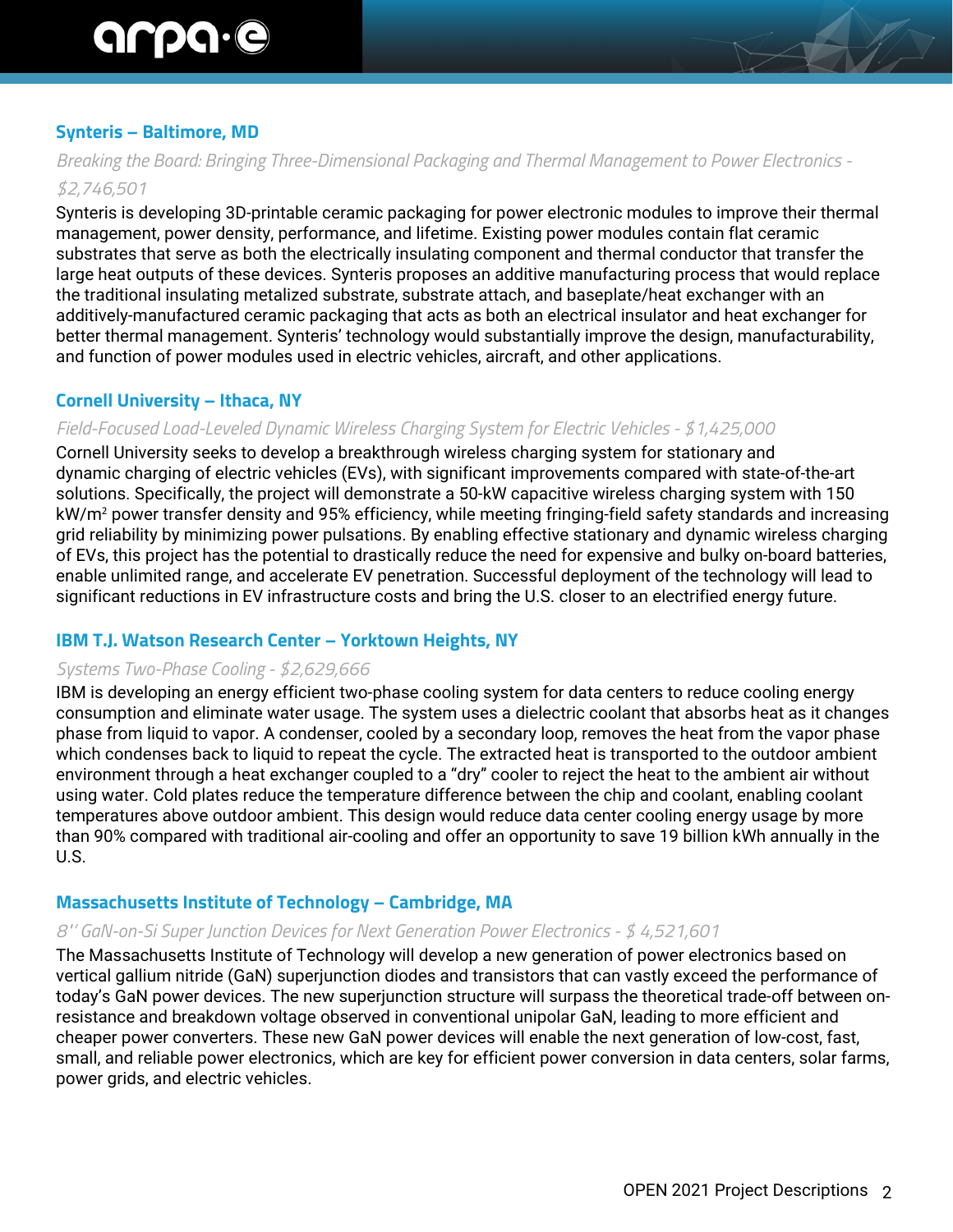# **Stanford University – Stanford, CA**

#### *Additive Manufacturing of Amorphous Metal Soft Magnetic Composites - \$1,900,000*

The Stanford team seeks to additively manufacture amorphous metal-oxide soft magnetic composites (SMC) with net-shapes, reduced cost, and reduced material waste. SMCs are key to increased energy density and efficiency of electric motors and enable miniaturized electric vehicle chargers, transformers, and power generators. Currently, SMC magnetic cores are expensive and time consuming to manufacture in the complex shapes required for next-generation devices using conventional press and sinter powder metallurgy. If successful, the team's efforts would result in magnetic cores with 10x lower core loss at frequencies of 500 kHz to 1 MHz at half the price.

# **Chilldyne – Carlsbad, CA**

#### *Helical Turbulator for Robust Cold Plate - \$773,990*

Chilldyne will improve data center energy efficiency for future servers by developing a high-performance cold plate with a helical turbulator that increases the heat transfer rate by a factor of 3. This technology will result in less power consumed by data centers by eliminating the need for chillers. Chillers add 30% to the energy consumed by data centers, and most data centers use chillers. Chilldyne's technology will allow data centers with high-power processors to function anywhere with high cooling efficiency and chillerless operation. It applies to hyperscale, cloud, and co-location data centers, representing two-thirds of global electricity use for data centers.

# **Nokia of America Corporation – Murray Hill, NJ**

#### *Delivering Energy & Exergy Efficiency in the Converged 5G RAN/EDGE Compute Network - \$2,106,380*

Nokia is developing a highly efficient, resource-conserving thermal energy architecture that will simultaneously improve server cooling energy efficiency and deliver high-quality thermal energy that can be used directly for heating and cooling buildings. Nokia will pursue a low-cost, passive two-phase cooling philosophy from chipto-room scale and re-architect the compute infrastructure as a valuable, practical, and cost-effective heat source. This design would contribute to the U.S.'s technological lead in developing and deploying advanced energy and information and communication technologies.

# **Generation**

# **Los Alamos National Laboratory – Los Alamos, NM**

# *Advanced Manufacturing of High-Entropy Alloys as Cost-effective Plasma Facing Components for Fusion Power Generation - \$3,114,700*

Los Alamos National Laboratory aims to use advanced and additive manufacturing techniques to develop novel tungsten-based high-entropy alloys with compositions and microstructures optimized for ideal performance in plasma-facing components (PFC). PFCs must maintain their thermomechanical properties and radiation resistance under the extreme conditions in fusion reactors. Atomistic simulations and high throughput additive processing/characterization will guide materials design and manufacture in this effort. Reliable PFCs will reduce maintenance downtime in fusion power plants and increase first-wall reliability during steady state and transient operation, making fusion power generation more cost-effective, economically predictable, and commercially attractive. Scale up will entail the use of additive manufacturing to fabricate more complex parts.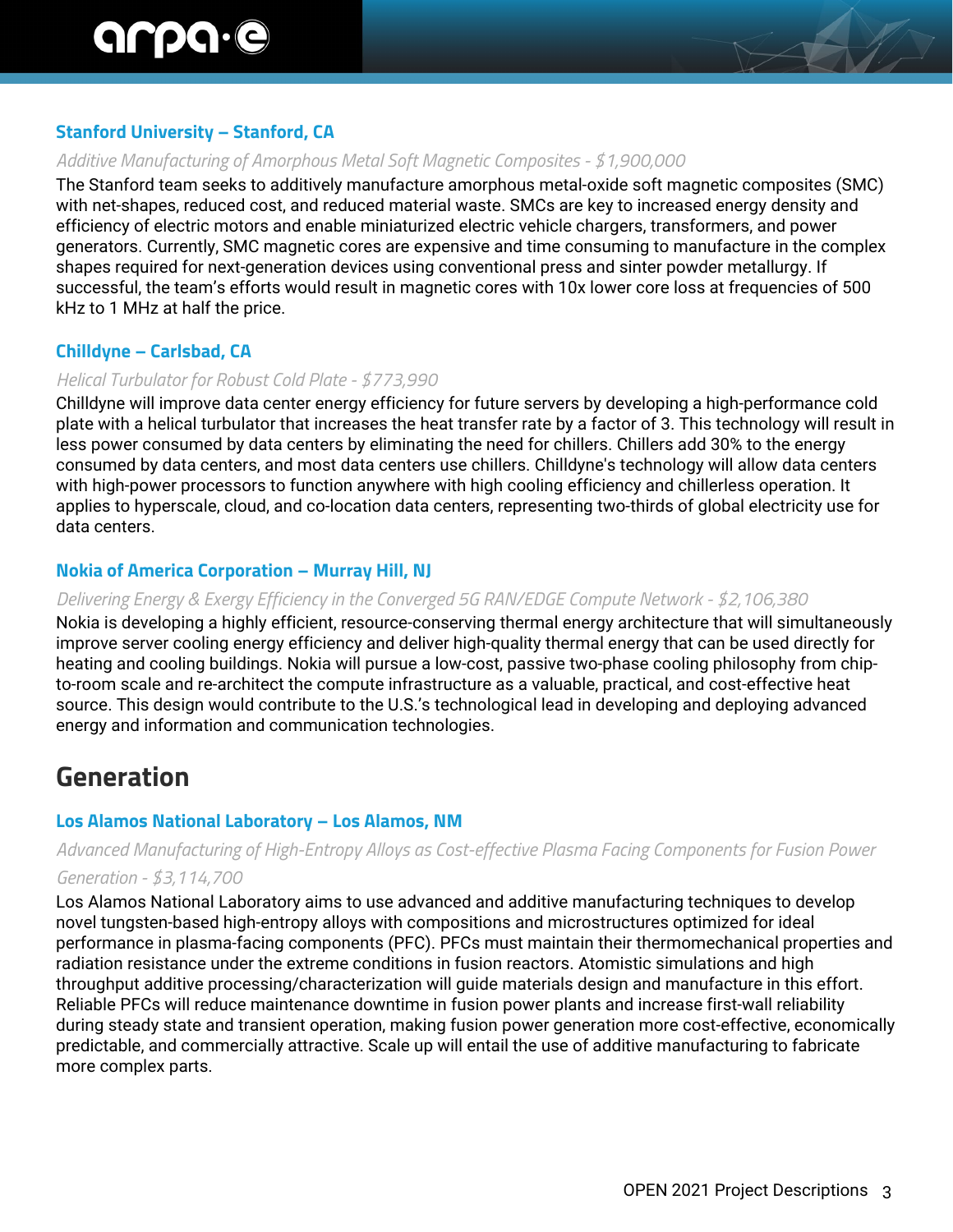# **Massachusetts Institute of Technology – Cambridge, MA**

#### *Liquid Immersion Blanket: Robust Accountancy - \$3,062,320*

The Massachusetts Institute of Technology's Plasma Science and Fusion Center proposes its Liquid Immersion Blanket: Robust Accountancy (LIBRA) experiment to investigate the viability of a radically simple molten-salt (a lithium fluoride and beryllium fluoride mixture) approach to tritium (T) breeding for fusion power plants. Fusion must achieve unprecedented T-breeding ratios to enable rapid fusion deployment in support of sustainable global decarbonization. LIBRA seeks to demonstrate 70% lower-cost breeding-blanket technology (based on the liquid-immersion-blanket concept) than competing blanket concepts. LIBRA will offer a representative-scale T-breeding test stand that is compact and provides T containment and continuous Textraction capability.

# **Princeton University – Princeton, NJ**

#### *Economical Proton-Boron11 Fusion - \$1,499,953*

Proton-boron11 (pB11) fusion is attractive because protons and Boron11 are readily available and nonradioactive. The fusion of proton and boron does not produce radioactivity-generating neutrons, just helium. This absence of radioactivity lessens engineering and waste-disposition challenges. Yet economical pB11 fusion remains physically challenging because pB11 fusion requires temperatures so high that losses due to radiation overshadow energy production. Princeton University aims to find fusion designs that could minimize these losses while maximizing fusion reactivity. By rotating the plasma vigorously, the heavier boron ions will be centrifugally confined far from the lighter protons. Then means are provided such that only the very energetic protons come into contact with the boron. Because essentially only the proton energy counts in the likelihood of a collision resulting in fusion, the boron ions and the electrons can be kept relatively cold, mitigating the radiative losses and perhaps enabling a pathway to economical pB11 fusion.

# **General Electric Gas Power – Greenville, SC**

# *Lifted-Flame Combustion for High-Hydrogen Reheat Gas Turbines - \$1,572,108*

General Electric Gas Power (GEGP) propose to investigate a novel lifted-flame combustion approach for advanced gas turbine cycles using hydrogen and natural gas fuel blends. Gas Turbine Combined Cycle (GTCC) combustion technology is very mature in its present form, and further gains in efficiency are likely to be incremental without game-changing technical and operating cycle advances. This new technology could break the current, materials-limited upper bound efficiency barrier for gas turbines, create a new GTCC growth trajectory, and enable net GTCC plant efficiencies of 67% or greater on a wide range of fuel compositions while meeting strict emissions standards.

# **Makai Ocean Engineering – Waimanalo, HI**

# *Remotely Installed Anchorages for Floating Offshore Wind and Other Offshore Renewables Cost Reduction -*

#### *\$849,951*

The Makai Ocean Engineering (Makai) team will develop novel mooring and anchoring methods to reduce the costs of offshore renewable energy. Makai will focus on enabling grid-scale floating offshore wind turbines and marine hydrokinetic systems to be deployed in areas that would otherwise not be accessible or too expensive with current mooring and anchoring technologies. The team's unique approach to remotely installing micropiles on the seafloor will enable installation of an anchorage strong enough to secure these systems. This approach does not require large and costly equipment and vessels, dramatically reducing the initial installation costs. In addition to reducing costs, Makai's system will enable offshore renewable deployment where it would otherwise not be feasible.

 $H$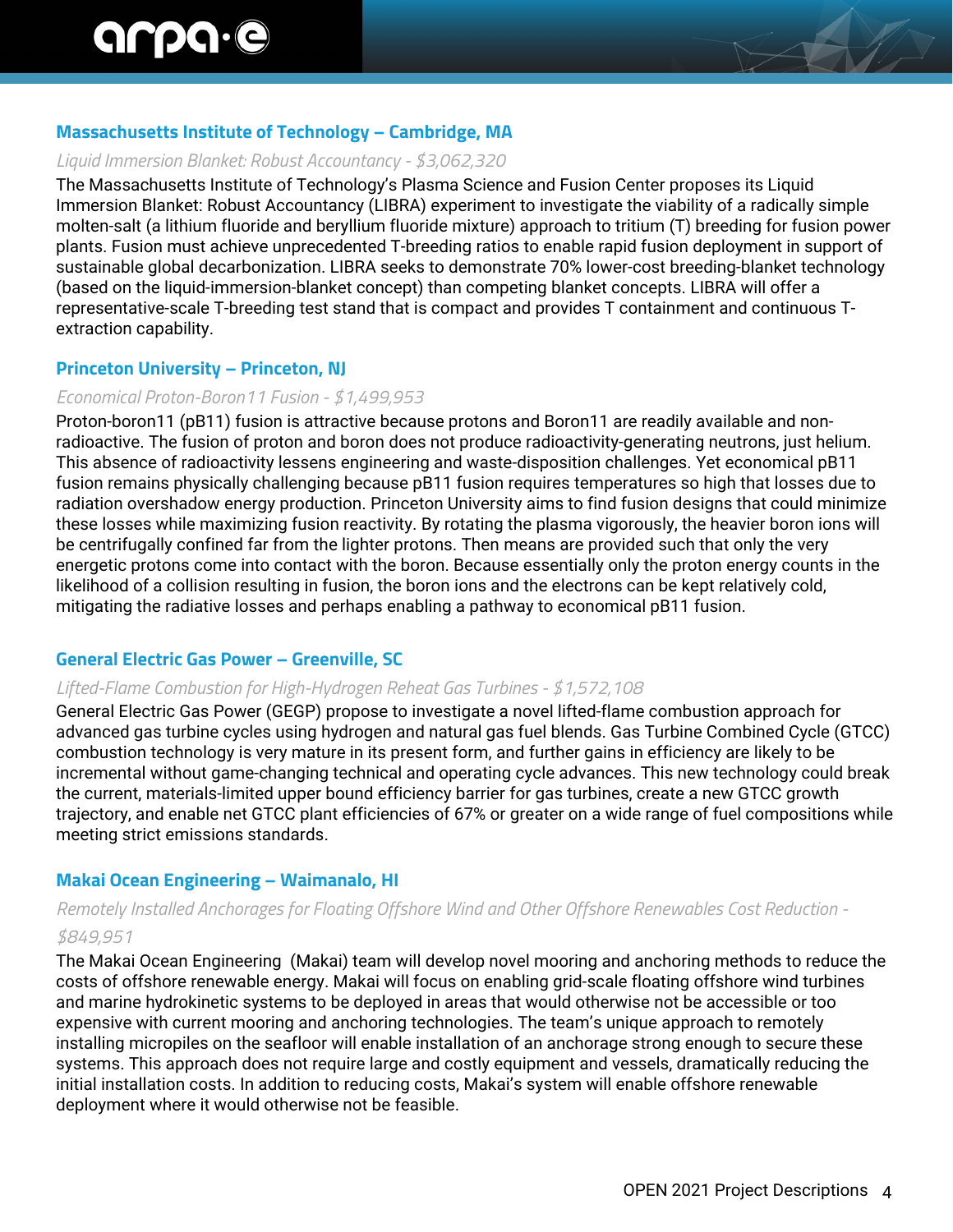# **Argonne National Laboratory – Lemont, IL**

#### *Non-neutron Transmutation of Used Nuclear Fuel - \$3,000,000*

Argonne National Laboratory will develop a transformational long-lived fission product (LLFP) transmutation technology using incident energetic non-neutron particles such as photons and protons. To achieve high transmutation performance, a multiple transmutation concept using a LLFP target and blanket arrangement is proposed. Using the proposed transformational technology, the team will design a conceptual national transmutation facility to transmute LLFPs recovered from used nuclear fuels (UNF) and evaluate the cost of transmuting LLFPs compared with other nuclear waste management options (e.g., direct disposal). Argonne's LLFP transmutation technology could substantially reduce the disposal impacts of UNF by eliminating the need for a geologic-time-scale repository. The technology will support the establishment of commercially viable, dispatchable, zero-carbon nuclear energy for the future clean energy market.

#### **Eden GeoPower – Somerville, MA**

#### *Electro-Hydraulic Fracturing for Enhanced Geothermal Systems – \$3,796,672*

To improve Enhanced Geothermal Systems' (EGS) power generation efficiency, Eden GeoPower proposes "Electro-Hydraulic Fracturing" (E-HF), which uses high-voltage electricity and low-volume water injection to access a larger fracture network for heat recovery. The method consists of a new electromagnetic approach to enable monitoring and imaging existing fractures and the ability to create additional fractures in a highly targeted matter through the application of electrical current. This E-HF process will increase the heat transfer surface area, improving efficiency of EGS power plants by up to 500%. This technology can potentially save 270 billion gallons of water by limiting water use compared with traditional hydraulic fracturing and would provide access to untapped renewable geothermal energy.

# **Oak Ridge National Laboratory – Oak Ridge, TN**

# *Precipitation Strengthened Ni-based Alloys for Liquid Salt Containment and Transport in Energy Systems - \$2,400,000*

Oak Ridge National Laboratory aims to develop a superior precipitation-strengthened alloy with improved creep, irradiation, and corrosion resistance. The alloy will enable higher-temperature operation (750°C) in molten salt reactors (MSRs), fluoride-salt cooled high temperature reactors (FHRs), and concentrated solar power (CSP) systems. The team will evaluate creep, irradiation, and corrosion resistance in molten fluorides for several candidate alloys and down-select one for fabrication. The team will also develop casting, welding, and joining processes to fabricate components using this alloy and evaluate its properties in a flowing salt loop. This project will decrease risks associated with new alloy development and significantly accelerate the timeline for commercialization of the structural alloy for use in high-efficiency MSR, FHR, and CSP systems.

# **Polymath Research – Pleasanton, CA**

# *Longer Wavelength Lasers for Inertial Fusion Energy with Laser-Plasma Instability Control: Machine Learning Optimum Spike Trains of Uneven Duration and Delay (STUD Pulses) - \$2,012,032*

Polymath Research will enable the use of longer-wavelength lasers for inertial fusion energy (IFE). To date, IFE has focused on the third harmonic of glass lasers because laser-plasma instabilities, which degrade the compression of fusion fuel, are reduced at their short wavelengths. The nonlinear optical process that shifts laser light from a fundamental wavelength to the shorter wavelength is inefficient, however. The second harmonic is more efficient, but using it has not been possible because its longer wavelengths increase laserplasma instabilities (LPI). This project seeks to control LPI through using Spike Trains of Uneven duration and Delay (STUD) pulses, a sequence of precisely timed laser pulses designed to disrupt LPI growth and memory build up in the plasma due to persistent and undisrupted laser energy deposition. The team will use data from

 $\mathcal{F}$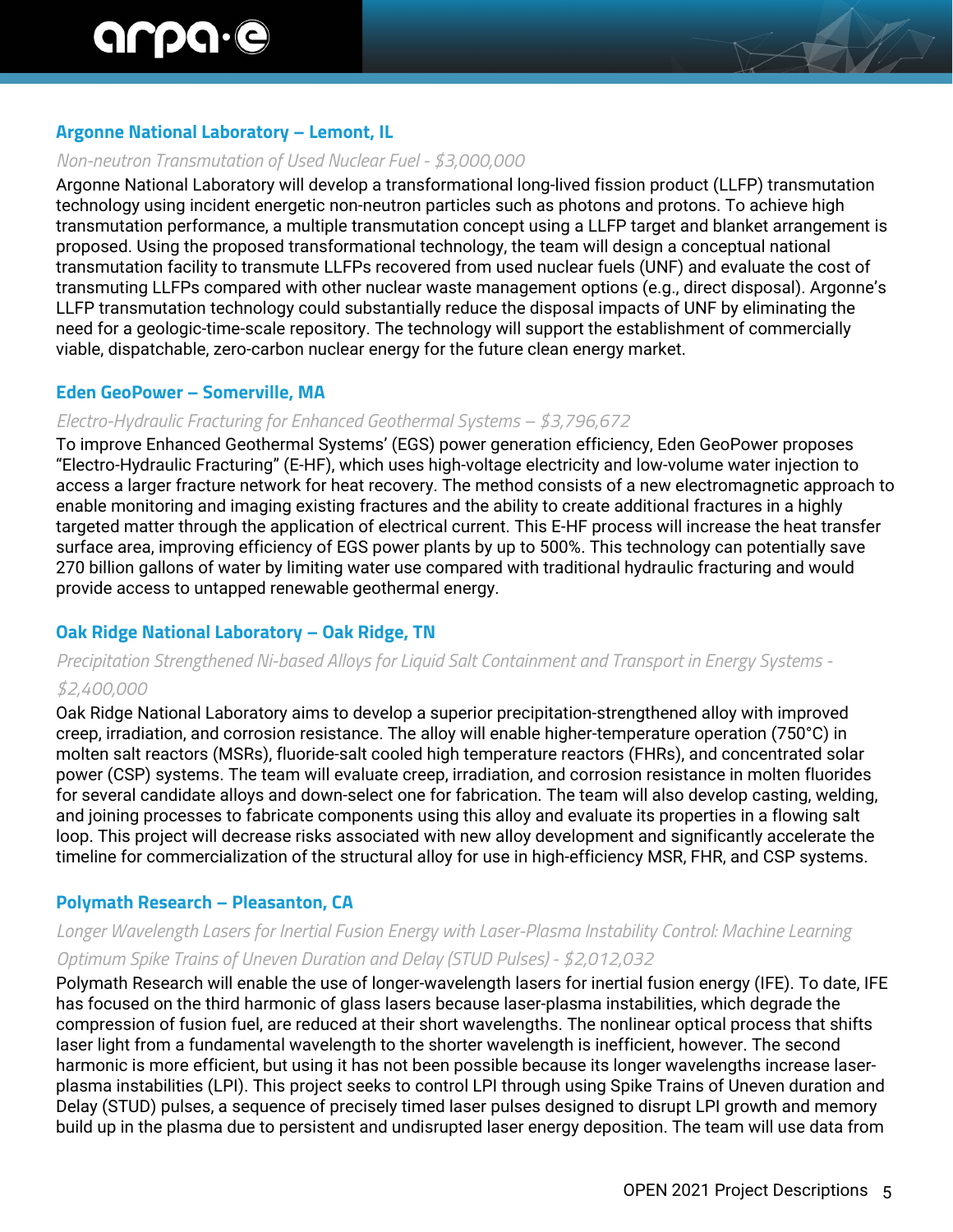simulation models and high-repetition rate lasers to train a machine-learning algorithm to select optimal spike trains and define conditions where longer wavelength laser triggered LPI can be successfully tamed. These predictions will then be tested on a larger IFE facility.

# **Fervo Energy – Houston, TX**

# *FervoFlexTM: Long duration In-reservoir Energy Storage and Load-Following, Dispatchable Geothermal Generation - \$4,500,000*

Fervo Energy will demonstrate its proprietary field-scalable next-generation geothermal and long-duration storage technology, FervoFlex<sup>™</sup>. The FervoFlex<sup>™</sup> technology effectively enables Fervo to operate their assets to achieve multi-day energy storage attributes in addition to the traditional benefits of clean, firm geothermal power. Fervo's horizontal well design connects subsurface wells with a set of hydraulically conductive fractures surrounded by impermeable rock. These fractures act as flow pathways, providing contact areas with the geothermal reservoir to enable sustained heat recovery, and the low-permeability rock prevents fluid leakoff. Charging and discharging cycles are performed by controlling the injection and production well flow rates and pressures to deliver flexible generation profiles in response to grid demands and time-shift energy at high round-trip efficiencies. The team will develop a fiber optics-based diagnostic platform to monitor and optimize dynamic subsurface processes that currently pose major barriers to flexibly operating geothermal facilities.

# **University of Tennessee, Knoxville – Knoxville, TN**

# *Microfluidic Alpha Spectrometer for Materials Accountancy and Control in Liquid-Fueled Molten Salt Reactors -*

# *\$2,418,576*

The University of Tennessee, Knoxville, aims to develop a high-temperature, chemically resistant diamondbased microfluidic alpha spectrometer that will enable accurate online and/or at-line (the sample is removed and analyzed near the production process) measurement of alpha-emitting isotopes in liquid-fueled molten salt reactor (LF-MSR) fuel. The team will develop an optimal spectrometer design by using experimental and computational methods to evaluate the sensor architecture, packaging, and performance. The team also plans to develop on-site data processing algorithms that will provide rapid information via remote transmission to the end user as well as a commercial integration and maintenance strategy for LF-MSRs. This novel spectrometer is expected to improve material control and accountability for LF-MSR fuel salts and reduce the cost of meeting regulatory requirements.

# **Argonne National Laboratory – Lemont, IL**

# *Advanced Facility Design and AI/ML Enabled Safeguards to Establish Secure, Economical Recycling of Fast Reactor Fuels - \$3,600,000*

Argonne National Laboratory (ANL) will develop crucial technologies to support the commercialization and licensing of pyroprocessing to enable the recovery and recycling of valuable nuclear materials from advanced reactor used nuclear fuel (UNF). Recycling valuable nuclear materials improves utilization of nuclear resources, generates less nuclear waste, and reduces the cost of fuel. ANL will develop a system to improve the safeguarding, security, and operations of UNF reprocessing plants. The system is composed of new advanced sensors that leverage machine learning-enabled algorithms to improve measurements and allow for the detection and diagnosis of off-normal events. The team will also create a digital twin for the reprocessing facility to demonstrate the system's performance. Once operational, this reactor fleet could disrupt the existing energy landscape and provide carbon-free electricity to the grid at competitive rates.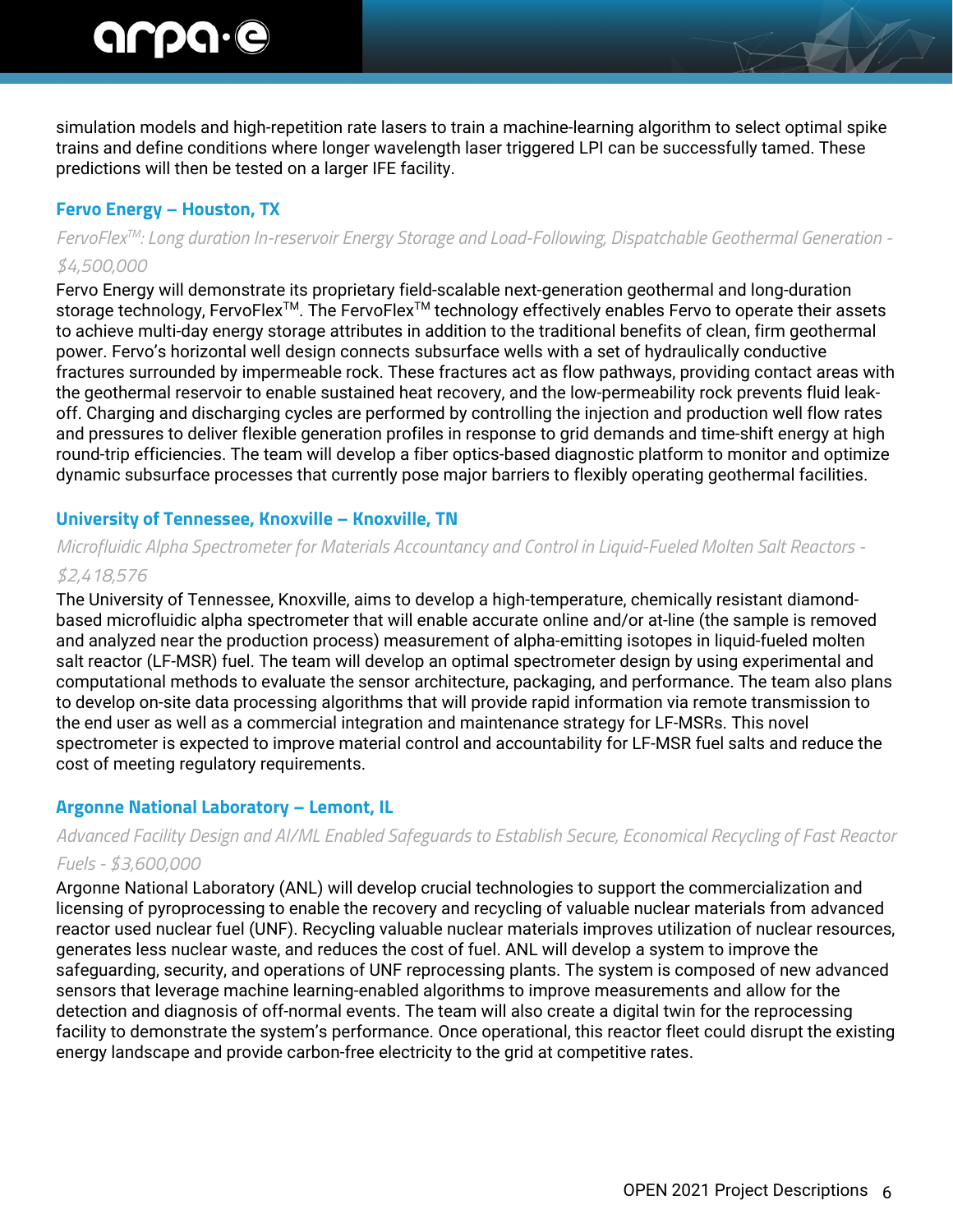# **Grid**

# **SixPoint Materials – Buellton, CA**

# *Vertical GaN Photoconductive Semiconductor Switch for HVDC Breakers - \$1,782,000*

SixPoint Materials aims to develop a semiconductor switch that will enable low-cost, fast-acting, highefficiency, high-voltage (HV) DC circuit breakers. The SixPoint team will develop and characterize the key material, a bulk thick crystal of semi-insulating gallium nitride (GaN); design the device structure; and fabricate a 100 kV photoconductive semiconductor switch (PCSS). One 100 kV GaN PCSS will potentially replace 56 semiconductor switches made with conventional silicon technology, vastly increasing efficiency and lowering the cost. This project will provide the key component to multi-terminal HVDC transmission systems and contribute to the expansion and accessibility of renewable energy resources.

# **Virginia Polytechnic Institute & State University – Blacksburg, VA**

#### *Substation in a Cable for Adaptable, Low-cost Electrical Distribution (SCALED) - \$2,953,389*

Virginia Polytechnic Institute & State University (Virginia Tech) will combine the functionality benefits of power electronics with the power density benefits of high-voltage cables to create a cohesive, all-in-one structure to replace bulky, inflexible power substations in today's electrical grid. This "substation within a cable" design uses a cascade of coaxial power conversion cells to gradually step-down voltage to levels required by the loads. Virginia Tech's module can achieve high power density and a form factor that enables seamless integration with the cable by mimicking a coaxial geometry design. This could eliminate the need for large and expensive power substations and enable simple integration of renewable energy sources, an electric vehicle fast-charging infrastructure, energy storage, and efficient direct current distribution lines.

# **Siemens Technology – Princeton, NJ**

#### *PICo-Design: Protection-Inverter Co-Design for 100% Renewable Power Systems - \$4,000,000*

Siemens Technology aims to develop innovative protection schemes for inverter-dominated power systems, enabling greater renewable integration in the electric grid. In addition to new control and protection (C&P) functions for inverters and protection devices, the team will also develop protection-inverter co-design tools that automatically analyze and optimize these C&P functions to achieve higher protection reliability. The protection schemes will be validated and demonstrated in hardware testbeds, as well as high-fidelity simulations with mixed generation. If successful, Siemens' protection schemes will enable reduced emissions and electricity prices and increased energy efficiency.

#### **VEIR – Woburn, MA**

#### *High Current 10kV DC Superconducting Transmission Lines and Grid Architecture - \$3,332,942*

VEIR aims to enable the cost-effective transfer of bulk electric power (up to 400 MW) at a single voltage (10 kV) from generation to grid using superconducting overhead and underground power lines. The team proposes to integrate VEIR's existing distributed, evaporative liquid nitrogen cooling architecture for superconducting lines with new breakthroughs in two key areas: (1) high ampacity (maximum current), low-loss conductors and (2) ultra-low heat leak insulation systems. This proposed project will enable the development of high current 10 kV power lines, allowing significantly more power to be carried on shorter towers and in narrower rights-ofway compared with conventional technology. VEIR's superconducting lines will allow for faster integration of renewables and support more rapid electrification of end uses.

H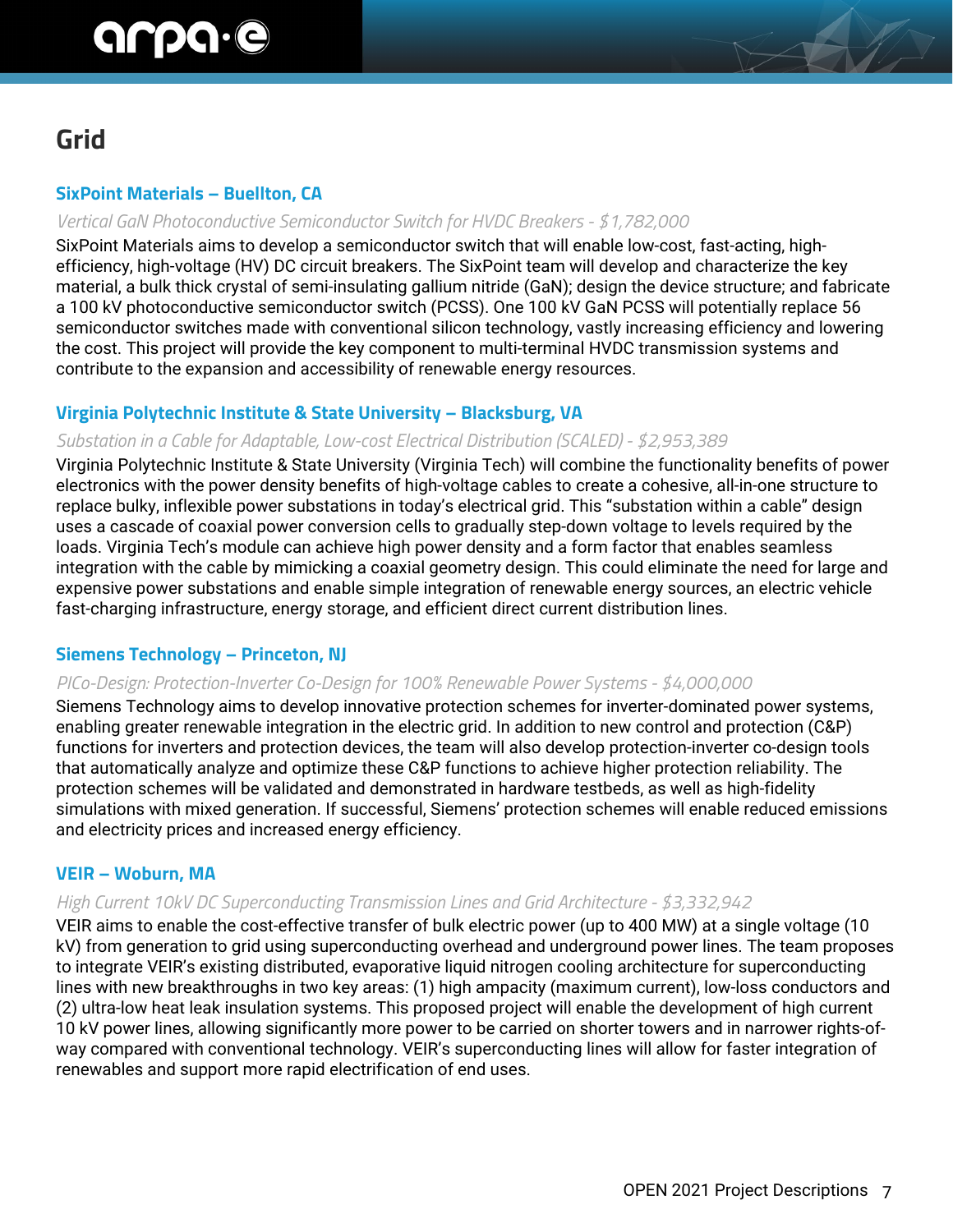# **North Carolina State University – Raleigh, NC**

#### *Microgrid Control/Coordination Co-Design (MicroC3) - \$4,828,980*

North Carolina State University will develop, implement, and demonstrate a structured microgrid coordination/control co-design flow that yields the selection of the right equipment, integrated control, and a communication software and hardware architecture. The results will be validated in a simulated environment. NC State will also develop, implement, and demonstrate a modular resilient microgrid control integration platform. This hardware device has a robust, cyber-secure software platform and a library of microgrid control algorithms run on low-cost hardware devices that can be automatically customized by the microgrid coordination/control co-design flow. The team's approach to designing and operating microgrids will enable them to integrate and effectively manage renewable generation on the distribution system, while providing power to critical loads during and after extreme weather events, when the rest of the grid may be damaged.

# **Manufacturing Efficiency**

# **Argonne National Laboratory – Lemont, IL**

#### *A Zero-emission Process for Direct Reduction of Iron by Hydrogen Plasma in a Rotary Kiln Reactor - \$1,200,000*

Argonne National Laboratory seeks to disrupt the steel industry by developing a potentially zero-carbon ironmaking process that eliminates the use of coke or natural gas and requires less energy than current processes. The team's process will use hydrogen plasma to reduce iron ore in a rotary kiln furnace, which will improve the thermodynamics and kinetics of iron ore reduction, potentially eliminate the need for iron ore pelletizing, and enable the process to run at a lower temperature. The team estimates that the combination hydrogen plasma-rotary kiln process can improve energy efficiency and potentially reduce  $CO<sub>2</sub>$  emissions in the steel industry by more than one billion tons per year. Energy consumption could be reduced by 45% compared with the blast furnace process and by approximately 15% compared with an  $H_2$ - direct reduced iron process.

# **Georgia Institute of Technology – Atlanta, GA**

# *Surfactant-Free Multiphase Forming of Fiber Composite Products for Significant Reduction in Energy and CO2 Emission - \$2,161,071*

The Georgia Institute of Technology (Georgia Tech) is developing a surfactant- free multiphase (MP) forming technology that could produce fiber composite products. Unlike traditional MP technologies that require surfactant to replace water with a high-density foam, this technology will eliminate the need for a surfactant. It will pre-disperse the fibers in a water-air mixture containing concentrated small air bubbles and feed the mixture by forced air injection into a headbox. An unstable foam would be generated, then rapidly pushed to a forming table. The proposed approach would significantly reduce the demand for drying, reducing the energy consumption and carbon dioxide emissions from producing fiber composites such as paper, tissue, cardboard, nonwovens, and new fiber-based products. The team will develop a next-generation paper manufacturing system that includes a novel microbubble generator integrated with next generation headbox that can scale up for commercial production.

# **General Electric Gas Power – Greenville, SC**

#### *Manufacturing High-Yield Investment Castings with Minimal Energy - \$2,696,056*

General Electric Gas Power (GEGP) is developing an investment casting technology that could fundamentally change production of high-value metal components for industrial gas turbines. GEGP proposes an innovative furnace design coupled with additive ceramic mold technologies to make single crystal blades and vanes. This energy-efficient technology would reduce cycle time and realize improved yields through lithographic printing

EV 1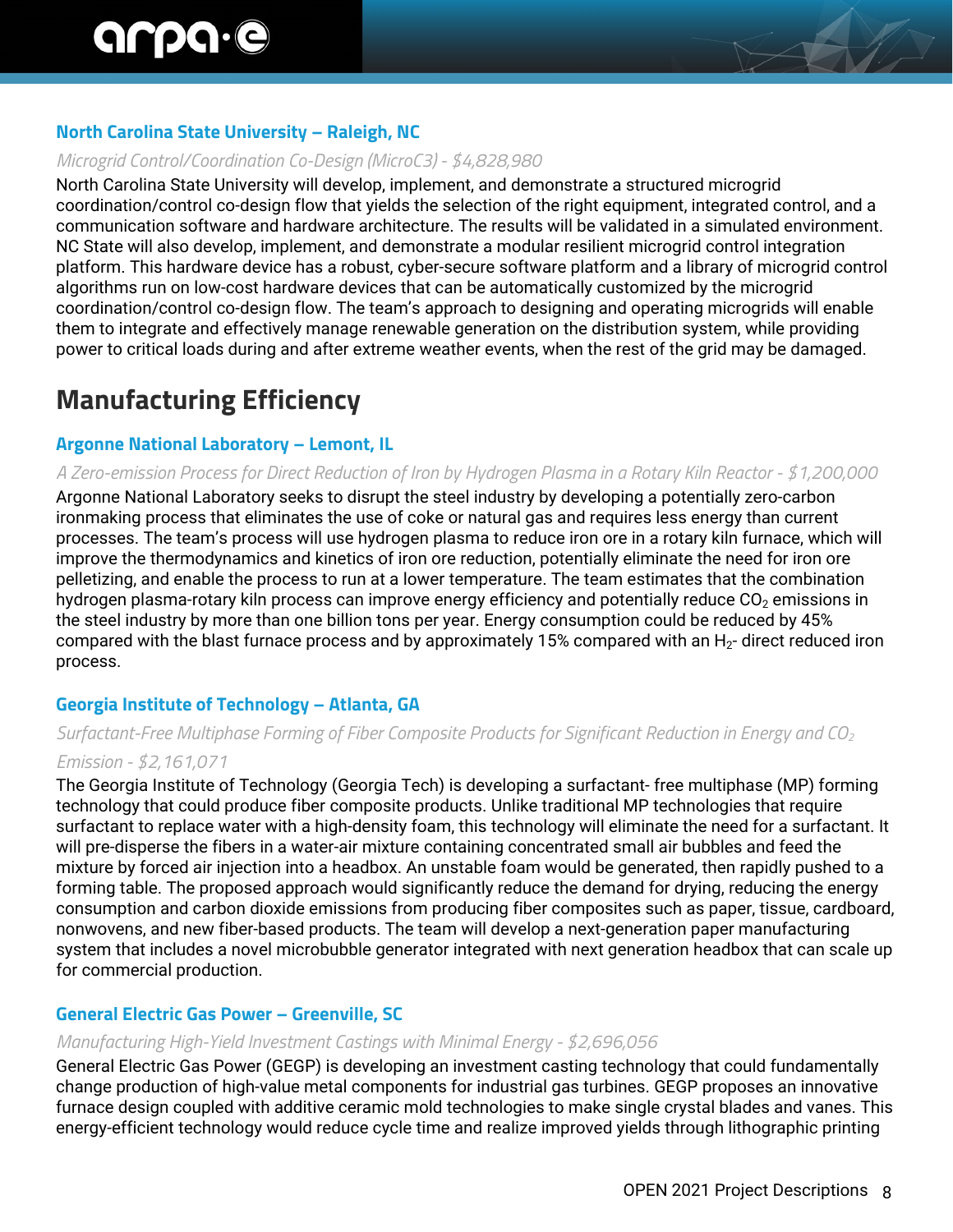of the core and shell of the casting—eliminating the thermal expansion mismatch in traditional investment casting—without requiring the use of complex machined wax and core dies. GEGP's technology could fashion high-value metal parts using 90% less energy than existing casting methods while reducing the production lead-time from more than a year to under three months.

#### **Sublime Systems – Somerville, MA**

#### *Electrochemical Upcycling for Low-CO2 Materials Production – \$3,596,590*

Sublime Systems will develop the first platform technology that uses electrochemistry to upcycle waste products and low-value minerals into valuable, carbon dioxide  $(CO<sub>2</sub>)$ -neutral materials. The technology consists of an impurity-tolerant renewable electricity-powered electrochemical reactor that generates strong acids and bases that are chemically processed to separate, extract, and purify the elements contained in the input materials. The process can produce cements and several metals that can be used as  $CO<sub>2</sub>$ -free alternatives to conventional materials. Sublime Systems' technology is the first integrated solution for using low-value minerals and wastes to produce valuable materials while preventing environmental contamination and decreasing greenhouse gas emissions. The proposed technology has the potential to eliminate >25 Mt/year  $CO<sub>2</sub>$  emissions in the U.S. market.

# **HighT-Tech – College Park, MD**

#### *Scalable Manufacturing of High-Entropy Alloy Catalysts for Ammonia Oxidation - \$2,994,607*

HighT-Tech seeks to create scalable manufacturing processes of high-entropy alloy (HEA) catalysts for ammonia oxidation with enhanced catalytic activity, selectivity, and stability. The HEA catalysts can potentially reduce the use of precious metals, enhance energy efficiency, and improve the economics and environmental impact of chemical industries. HighT-Tech's technology approach includes scalable high-temperature thermal shock manufacturing of uniformly mixed multi-metallic nanoparticle HEA catalysts; reduced precious metal contents by greater than 50% and reduced operating temperature; and enhanced selectivity to desired reaction products and extended catalyst lifetime. These processes could enable ~\$3 million in savings in annual operating costs in a typical nitric acid plant and help to promote sustainability in U.S. energy and chemical industries and manufacturing.

# **Cornell University – Ithaca, NY**

# *Advancing a Low Carbon Built Environment with Inherent Utilization of Waste Concrete and CO2 via Integrated Electrochemical, Chemical, and Biological Routes (ADVENT) - \$2,500,000*

Cornell University will harness low-cost renewable electricity to produce cementitious materials using waste construction residues and carbon dioxide  $(CO<sub>2</sub>)$  emissions to replace fossil fuel driven energy intensive processes and limit the construction industry's greenhouse gas footprint. The technology, known as ADVENT, would replace thermally intensive processes for producing construction materials with integrated electrochemical and chemical approaches that utilize  $CO<sub>2</sub>$  emissions and construction and demolition (C & D) materials. The proposed process could co-utilize  $CO<sub>2</sub>$  emissions and organic and inorganic constituents of C & D materials to coproduce calcium carbonate, hydrogen, and carbon materials for making construction materials. This unique, innovative approach could pave the way for distributed, on-demand synthesis of sustainable construction materials.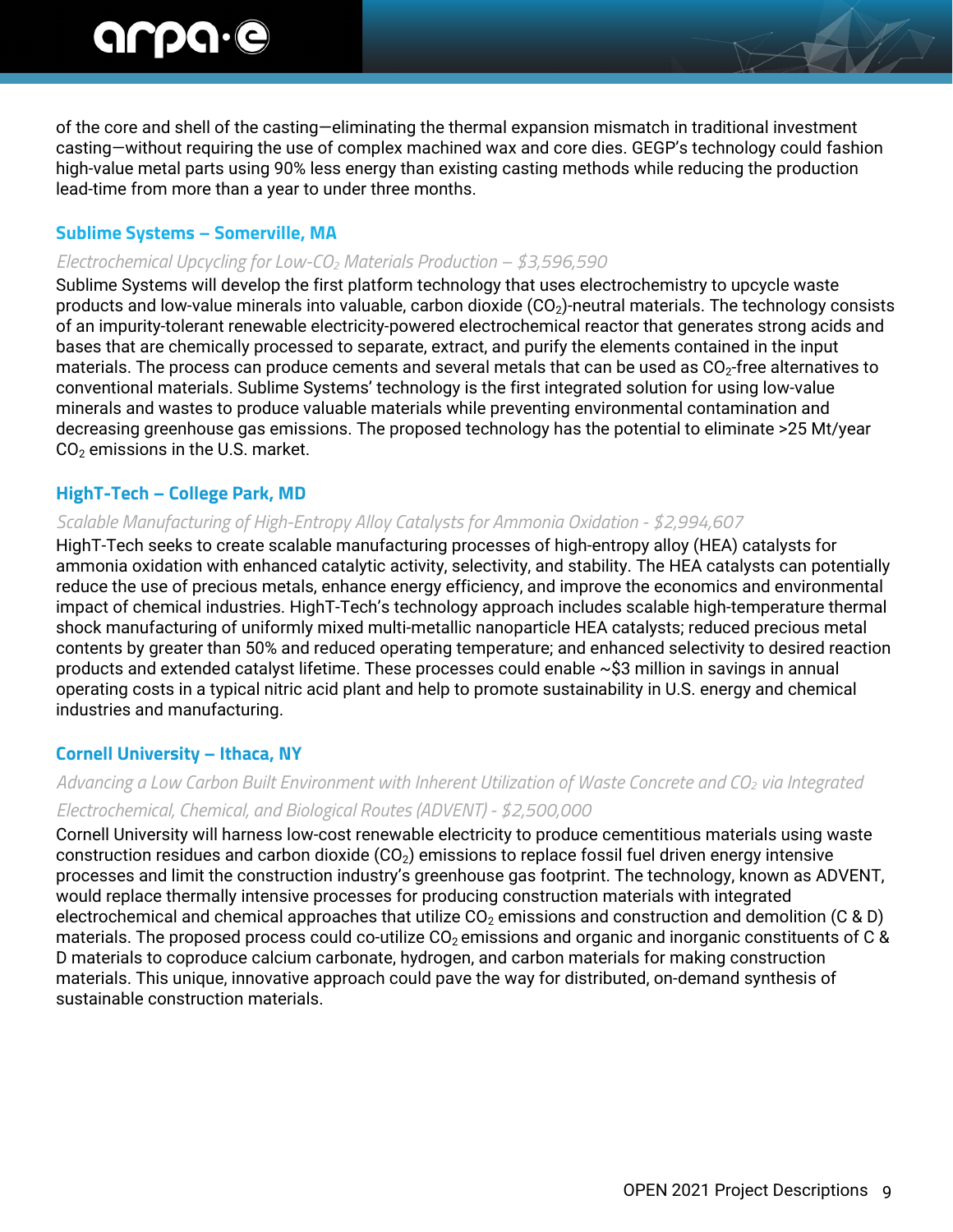# **Resource Efficiency**

# **National Renewable Energy Laboratory – Golden, CO**

*Incorporating Record-Breaking Catalysts in Electrospun Bipolar Membranes for Low-Cost Carbon Capture via Salt Splitting - \$3,337,668*

Acid and base pairs are important components of solutions for direct air capture (DAC) and direct ocean capture (DOC) of carbon dioxide (CO<sub>2</sub>). The National Renewable Energy Laboratory team seeks to reduce the cost of acid and base production in an advanced electrodialysis system to drive salt (e.g., sodium chloride) splitting electrochemically. The project aims to improve the performance and durability of bipolar membranes—critical components of electrodialysis devices—using three-dimensional interfaces and new catalysts that speed up the process of pulling apart water molecules. Driving electrodialysis with carbon-free electricity for DAC/DOC enables the scalable capture of  $CO<sub>2</sub>$  from the environment and could reduce the upfront investment and operating costs of DAC and DOC.

# **Foro Energy – Houston, TX**

# *Eliminating Methane Emissions from Abandoned Oil and Gas Wells - \$3,750,000*

Foro Energy will design, build, and demonstrate a transformational platform to efficiently plug leaking abandoned oil and gas wells, significantly reducing and preventing methane emissions. As part of the multifunctional, fit for purpose, integrated system, Foro will use a downhole high power laser tool to create the required geometric access to set a bismuth alloy plug to seal leaking wells. The technology will reduce methane emissions from abandoned wells while developing a more cost-effective and efficient solution to promote national security and U.S. technical leadership.

# **University of California, Los Angeles – Los Angeles, CA**

#### *AMENDER: Seawater Mediated Electrochemical Carbon Dioxide Removal – \$1,000,000*

The University of California, Los Angeles (UCLA) is developing a novel electrochemical process to mineralize carbon dioxide (CO<sub>2</sub>) using seawater. This approach leverages the ocean-atmosphere equilibrium of CO<sub>2</sub> and abundance of divalent alkaline cations in seawater. UCLA will develop new highly conductive and durable electrodes as well as electroactive flow-through reactors to induce seawater's alkalization at high yields. This process will be able to mineralize  $CO<sub>2</sub>$  at a gross energy intensity of <2.5 kWh per kg of  $CO<sub>2</sub>$  while producing low-pressure hydrogen as a co-product. The produced minerals sequester  $CO<sub>2</sub>$  permanently in dissolved or solid forms, removing it from the atmosphere, and result in a levelized cost of removal of <\$100 per tonne of  $CO<sub>2</sub>$  mineralized.

# **University of Houston – Houston, TX**

#### *Miniaturized Pulsed Power Systems for Mission Critical Applications (Mini-PulPS) - \$965,028*

The University of Houston will develop gallium nitride-based Miniaturized Pulsed Power System (or Mini-PulPS) architectures to improve the power density (10x reduction in capacitor size) and life of converters (>1000 hours of operation above 175°C) used in pulsed power supplies. The project will also build a battery-operated handheld nuclear magnetic resonance device for lab use or to perform mobile magnetic resonance imaging (MRI) measurements. The University of Houston's new technologies will improve the power converter system efficiency and reliability across pulsed power applications, as well as reduce the risks of equipment or formation failures. The miniaturized size of the system will also disruptively reduce the cost of downhole welllogging tools used in fossil and geothermal energy applications for the characterization of sub-surface formations and fluids. The technology will also lead to transformational healthcare applications of MRI in the near term.

H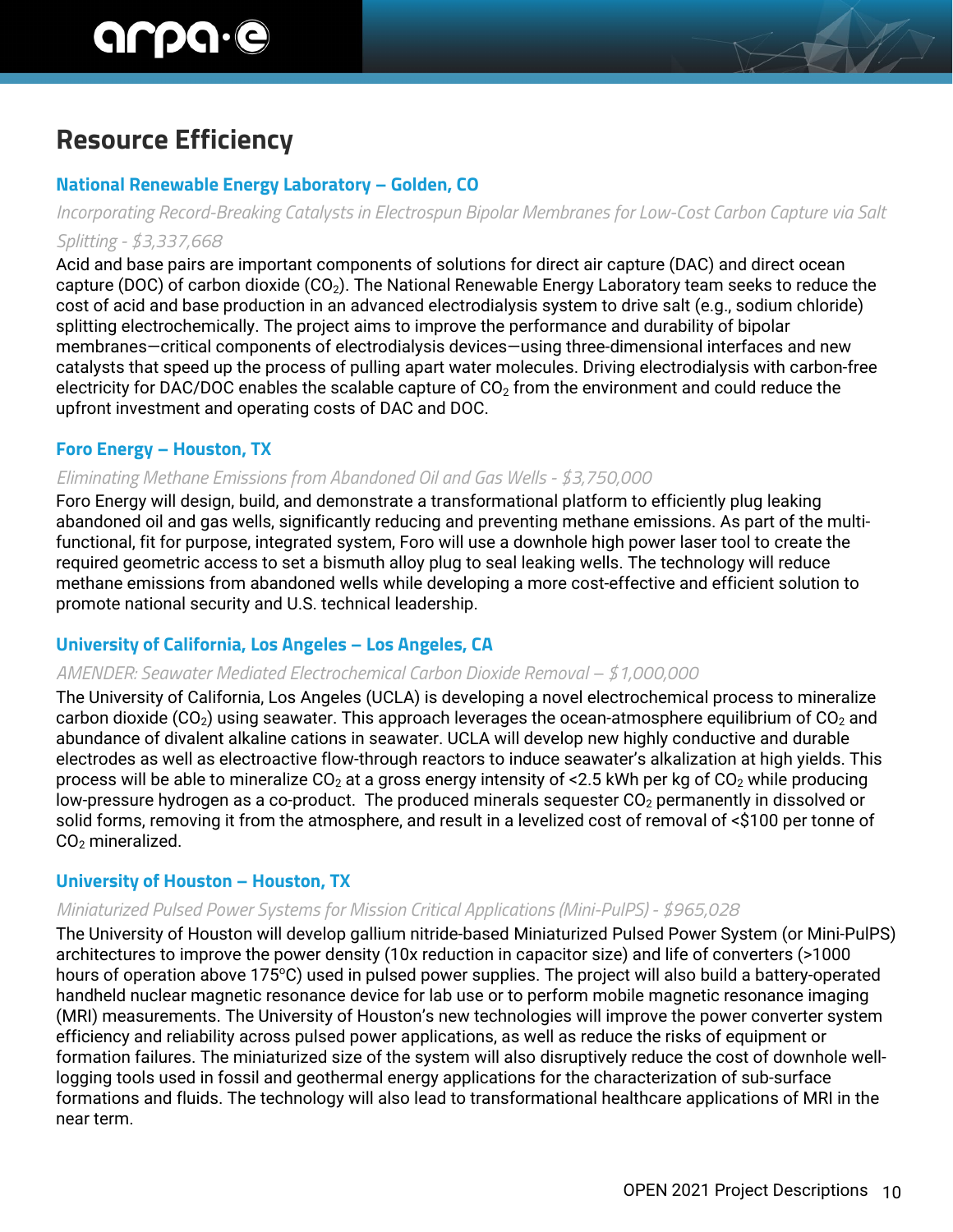# **Palo Alto Research Center – Palo Alto, CA**

#### *CACTUS: CO2 Aerogel Capture Towards Utilization and Sequestration - \$2,090,000*

Palo Alto Research Center (PARC) seeks to develop a novel solid sorbent material, termed CO<sub>2</sub> Aerogel Capture Towards Utilization and Sequestration (CACTUS), for direct air capture (DAC) of carbon dioxide. CACTUS will yield substantial improvements over incumbent sorbent material and carbon-capture process cost, significantly improving the economic viability of DAC using the moisture-swing adsorption (MSA) mechanism. Because MSA uses changes in humidity to switch the sorbent from capturing CO<sub>2</sub> to releasing concentrated  $CO<sub>2</sub>$  for sequestration or reuse, it is  $4-10x$  more energy efficient than conventional thermal processes. CACTUS will potentially enable capture of 1 Gt CO<sub>2</sub>/yr at \$100/tonne CO<sub>2</sub> with embodied emissions <5%, helping secure the U.S. economic, energy, and climate future.

#### **Rio Tinto Services – Tamarack, MN**

#### *Assessment of the CO2 Mineralization Properties of Mineral Formations – \$2,222,203*

Rio Tinto Services will develop carbon sequestration processes to mineralize  $CO<sub>2</sub>$  and store stable carbonates within  $CO<sub>2</sub>$ -reactive subsurface geologic formations. While past research has focused on subsurface saline aquifers for carbon storage, Rio Tinto aims to demonstrate that using other geologic media, such as maficultramafic rock, is an emerging strategy for long-term carbon storage. The broad approach to carbon sequestration in mafic-ultramafic geologic media could provide a significant increase in long-term domestic carbon storage capacity and reduce greenhouse gas emissions.

#### **University of Illinois at Urbana-Champaign – Champaign, IL**

# *Ultra-Efficient and Ultra-Rapid Electro-Thermal Pulse Deicing, Defrosting, and Desnowing for Renewable Energy and Electrified Aircraft Systems - \$3,000,000*

The University of Illinois team seeks to remove ice/snow/frost accretion on mobile and stationary electrified systems in an ultra-fast manner and with lower energy consumption when compared with current methods. Pulsed interfacial heating through thin film heating is integrated with controlled surface wettability to achieve interfacial defrosting without bulk melting. The team aims to melt only an ultra-thin layer of ice/snow/frost while the remaining ice/snow/frost is removed with the aid of gravity or shear forces (e.g., wind). They intend to apply their technology to photovoltaics, heat pump heat exchangers, wind turbines, and electrified aircraft that are particularly affected by ice/show/frost aggregation phenomena.

# **Storage**

#### **National Renewable Energy Laboratory – Golden, CO**

#### *Repurposing Infrastructure for Gravity Storage using Underground Potential energy (RIGS UP) - \$2,700,000*

The National Renewable Energy Laboratory seeks to convert inactive oil and gas wells into energy storage devices called Gravity Wells to create an energy storage solution that meets our nation's energy needs while vastly decreasing system costs. This approach could give a second life to ~\$4 trillion of inactive upstream oil and gas infrastructure while also sealing hundreds of thousands of idle oil and gas wells currently emitting methane. The devices' mechanical, distributed, and underground nature ensure reliability and scalability. These advantages will allow the technology to provide the nation's lowest cost, most flexible, and most greenhouse gas-abating energy storage.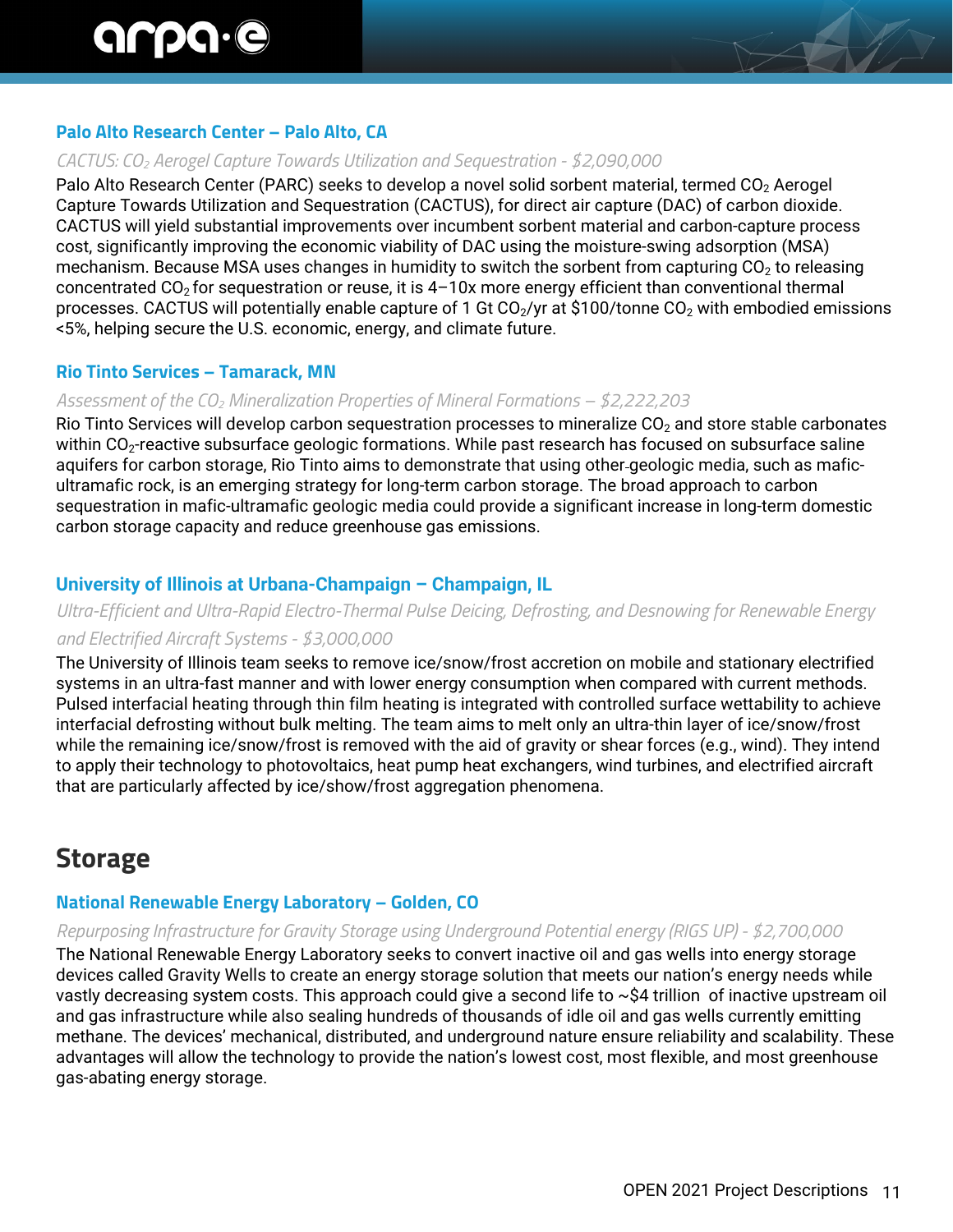# **California Institute of Technology – Pasadena, CA**

*A Hybrid Electrochemical and Catalytic Compression System for Direct Generation of High-Pressure Hydrogen at* 

#### *700 Bar - \$2,200,000*

Low-cost, high-pressure hydrogen (H<sub>2</sub>) will play a critical role in future long-duration grid storage for deep decarbonization and improved grid resilience. The California Institute of Technology seeks to develop a hybrid electrochemical/catalytic approach for direct generation of high-pressure H<sub>2</sub>. The proposed system has the potential to reach < $$2/kq$  of  $H_2$  produced and compressed at 700 bar using renewable energy sources. The proposed catalytic compression is estimated to require lower capital expenditures and operating expenses and has much better scalability than incumbent technologies. The team estimates a cost of \$0.19/kg- $H_2$  for compression to 700 bar, representing a >80% reduction compared with state of the art.

#### **Columbia University – New York, NY**

#### *Lithium-Ion Bobbin Cells for Grid Scale Energy Storage - \$1,498,553*

Columbia University aims to adopt a bobbin cell format for lithium-ion (Li-ion) batteries. The bobbin cell consists of one cylinder of cathode surrounded by one cylinder of anode material. This design involves increasing the thickness of electrode materials that store energy beyond the dimensions achievable today to reduce the overall cost per kilowatt hour (kWh) of energy stored. The team will explore the use of existing commodity Li-ion battery materials in cell packaging used by billions of alkaline cells based on their model study. By combining existing materials with longer duration form factors, like the bobbin cell, Columbia University will accelerate the cost curves for Li-ion grid scale storage cells from Bloomberg New Energy Finance's forecasted time of~\$50/kWh in 2035 to 2025. These cells will be suitable for daily, long duration grid storage applications.

# **Transportation Energy Conversion**

# **Precision Combustion – North Haven, CT**

#### *Additively Manufactured Electrochemical-Chip Based Scalable Solid Oxide Fuel Cells - \$ 1,540,224*

Precision Combustion, Inc. (PCI) will demonstrate a fundamentally new solid oxide fuel cell (SOFC) architecture that permits a power dense, lightweight design ideal for transportation applications. The team's novel approach will include a scalable, electrochemical chip-based SOFC. PCI will combine the unique SOFC architecture with their ultra-compact reforming technology to achieve fast start-up and long-term durability. Addressing the shortcomings of conventional SOFCs for transportation, which include large mass and volume, long startup times, and high cost, will enable low cost, efficient, and sustainable electric power for transportation applications when utilized with net-zero carbon footprint fuels.

#### **The Ohio State University – Columbus, Ohio**

# *Vehicle Traction Electric Machines Enabled by Novel Composite Magnetic Powder Material and Electrophoretic*

#### *Deposition Insulation Material- \$2,405,076*

The Ohio State University team will transform the design and manufacturing processes of electric machines for electrified vehicles (EVs) through two innovative magnetic and insulation materials: a novel composite magnetic powder (CMP) material and ceramic electrophoretic deposition (EPD) insulation. The team at will develop the CMP material to have high bulk resistivity, permeability, saturation flux density, and low coercivity for the electric machine cores. Their approach removes the need for laminated cores and will not generate any scrap metal in the core manufacturing process. The EPD insulation is 10 times more thermally conductive than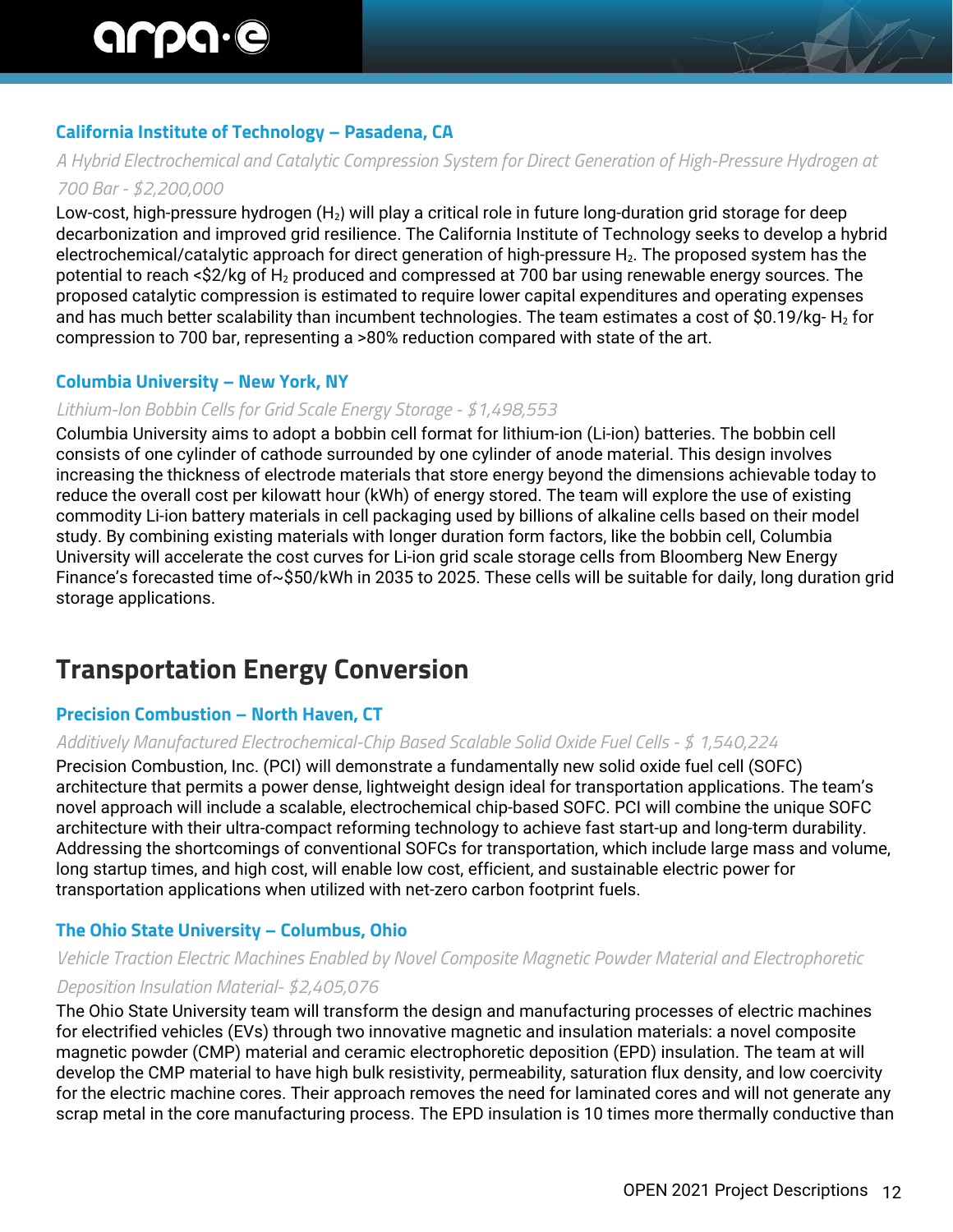the traditional material. Combined, the new materials and manufacturing methods are expected to improve torque density by 40-70% and reduce manufacturing costs.

# **Carnegie Mellon University – Pittsburgh, PA**

#### *Ionomer-Free Electrodes for Ultrahigh Power Density Fuel Cells - \$3,220,310*

The Carnegie Mellon team seeks to develop novel ionomer-free electrodes to enable transformative improvements in polymer electrolyte membrane (PEM) fuel cell technology. The project will combine functionalized mixed conductors with advanced ultra-high activity catalysts to move proton conduction functionality to the support surface and remove ionomer from the electrode. This would eliminate the ionomer, which conducts ions, but also poisons catalyst sites and obstructs oxygen transport. Removing the ionomer is also key to accessing the ultra-high oxygen reduction reaction activity of emerging nanostructured platinumalloy catalysts in PEM fuel cells. The resulting ultra-high-power density would revolutionize PEM fuel cell technology, enabling the deployment of low-cost, high-efficiency fuel cells for light-duty and heavy-duty vehicles.

# **Transportation Fuels**

# **University of Washington – Seattle, WA**

#### *Harvesting Infrared Light to Improve Photosynthetic Biomass Production - \$1,347,122*

The University of Washington seeks to develop new photosynthetic systems that use sunlight from previously under-utilized or inaccessible portions of the solar spectrum to produce chemical fuel. The team will use the *de novo*-protein design (a computational approach to design proteins from scratch, rather than using a known protein structure) to modify photosynthetic light harvesting machinery for a broader spectrum, allowing more energy to be translated from light to chemical energy. If successful, this project would enable biofuel and bioproduct generation from near-infrared light in cyanobacteria, algae, and plants, showing that it is feasible to reengineer the light-harvesting and charge-separation reactions that are the foundation of natural photosynthesis.

# **National Renewable Energy Laboratory – Golden, CO**

#### *ReSOURCE: The Carbon Negative Biorefinery of the Future - \$3,508,800*

The National Renewable Energy Laboratory aims to develop the first carbon negative biorefinery that funnels multiple organic waste feedstocks into a chemically consistent stream of volatile fatty acids (VFAs) that are upgraded to carbon negative products. The ReSOURCE (Recirculating System for Optimal Use of Refuse with Control and Efficiency) process operates via arrested anaerobic digestion, and it accumulates and selectively isolates VFAs. The VFA products serve as robust platform chemicals to subsequently produce sustainable aviation fuel, lubricants, and cleaning surfactant substitutes.

# **University of California, Berkeley – Berkeley, CA**

#### *Integrated System for Electromicrobial Production of Butanol from Air-Captured CO2 - \$1,953,397*

The University of California, Berkeley, aims to develop a scalable, integrated process to directly capture and convert  $CO<sub>2</sub>$  from ambient air into butanol, a platform molecule for jet fuels. The system takes three main inputs: ambient air, water, and a sustainable energy source, and produces butanol with high selectivity. The proposed process is projected to have a 35% lower global warming potential and a twelvefold reduction in land use compared with a biotechnological process relying on corn-derived glucose.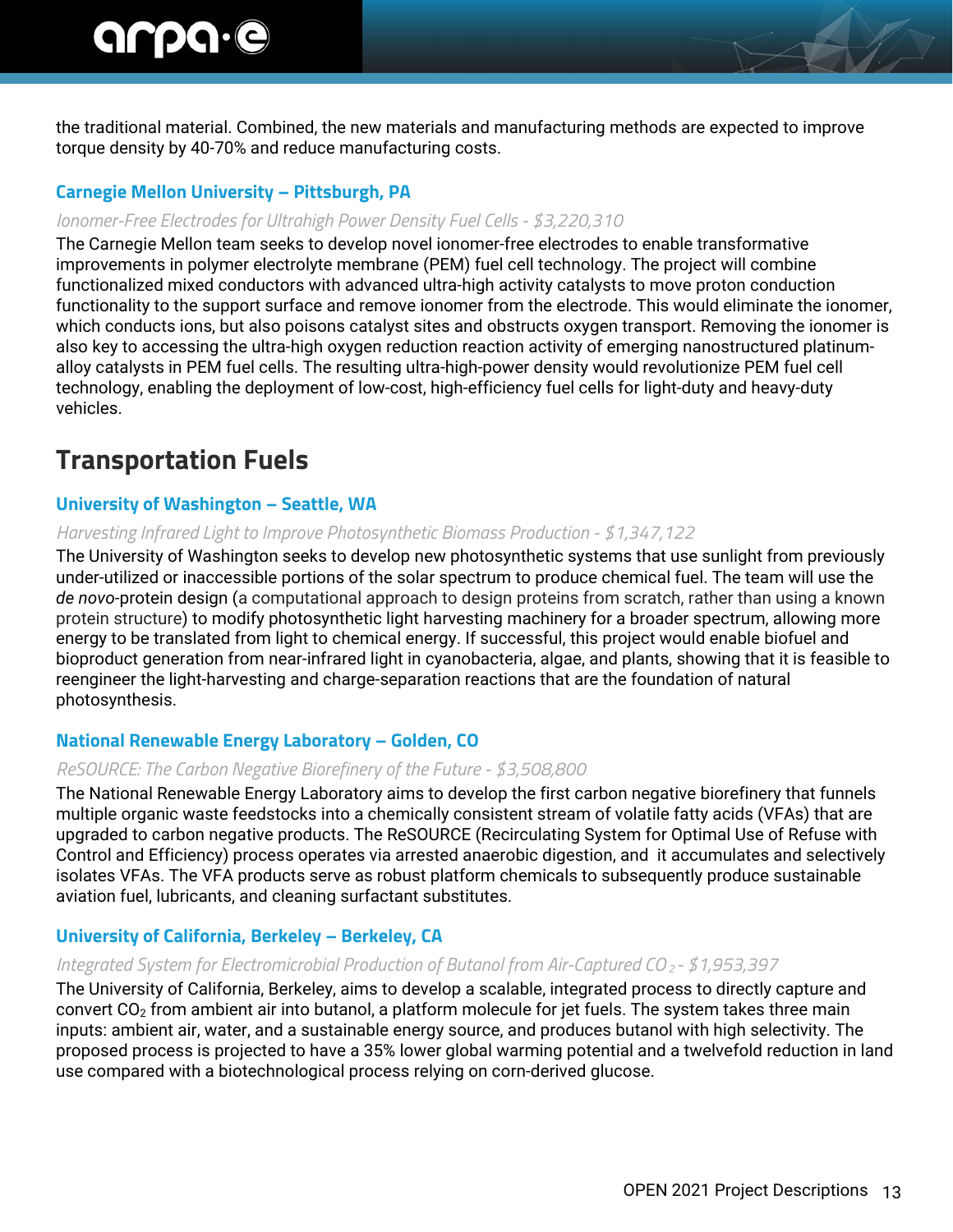# **University of California, Santa Barbara – Santa Barbara, CA**

# *Quantifying the Potential and Risks of Large-Scale Macroalgae Cultivation and Purposeful Sequestration as a*

# *Viable CO2 Reduction (CDR) Strategy- \$2,897,686*

The University of California, Santa Barbara-led team will investigate the impacts of removing up to 0.1 Gt CO<sub>2</sub>/yr from the atmosphere and surface oceans through cultivating and sinking fast-growing macroalgae that would capture carbon and sequester it for more than 100 years at sea. Macroalgae do not require arable land, fresh water, or added fertilizers, and high production can be achieved in the offshore areas of the U.S. Exclusive Economic Zone. The team will quantify the long-term biogeochemical fates of fixed carbon in macroalgae, assess the sequestration time scales of macroalgal carbon, estimate their environmental impacts on the ocean interior, and evaluate the benefits and risks of these introduced perturbations to natural earth systems.

# **Perlumi Chemicals – Berkeley, CA**

#### *Novel Biological Carbon Fixation Pathway to Increase Plant Yield - \$1,487,064*

Rubisco, the carbon-fixing enzyme central to the Calvin-Benson-Bassham cycle, is rather inefficient, limiting how much CO<sub>2</sub> a plant can convert into sugars per unit time. Perlumi Chemicals will develop a novel biological carbon fixation pathway with a more efficient carboxylase to better utilize CO<sub>2</sub>. The team will improve pathway enzymes using directed evolution, and implement the novel pathway in a living system on the way to demonstrating yield improvements in plants.

#### **Columbia University – New York, NY**

#### *High Capacity Electrolyzers Based on Ultrathin Proton-Conducting Oxide Membranes - \$3,375,712*

Columbia University seeks to lower the production cost of carbon-free, "green hydrogen" through the development of a low-temperature electrolyzer that uses proton-conducting oxide membranes (POM) with the potential to achieve step-change increases in current density and efficiency compared to today's commercial polymer electrolyte membrane (PEM) electrolyzers. The project's approach of decreasing POM thickness by 2- 4 orders of magnitude, and subsequently decreasing its resistance by roughly an order of magnitude, would enable efficient low-temperature water electrolysis at current densities higher than those used by conventional PEM electrolyzers. The production of carbon-free "green hydrogen" from low-temperature (< 100 °C) water electrolysis is a highly attractive approach to enabling large-scale decarbonization across a variety of end-use sectors.

#### **Massachusetts Institute of Technology – Cambridge, MA**

#### *Nitrogen Fertilizer: New Strategies for Low-energy, Low-emission Production and Use - \$2,256,346*

Bioenergy crops require nitrogen (N) fertilizer for high biomass yields. The incumbent fertilizer technology, Haber-Bosch, requires high temperature and pressure and cannot be scaled down economically; this reaction alone is responsible for up to 3% of global GHG emissions. The Massachusetts Institute of Technology's approach uses biological N fixation performed by the plant or associated bacteria with current and future sources of synthetic N. Each of the approach's components provides N to the crops at different times and impacts energy, yield, and emissions. If successful, these advances will eliminate Haber-Bosch-derived N from agriculture.

# **North Carolina State University – Raleigh, NC**

#### *Intensified Alkenyl Benzenes Production via Modular Redox Dehydrogenation - \$1,862,109*

North Carolina State University will develop transformative, autothermal Redox-Dehydrogenation (RDH)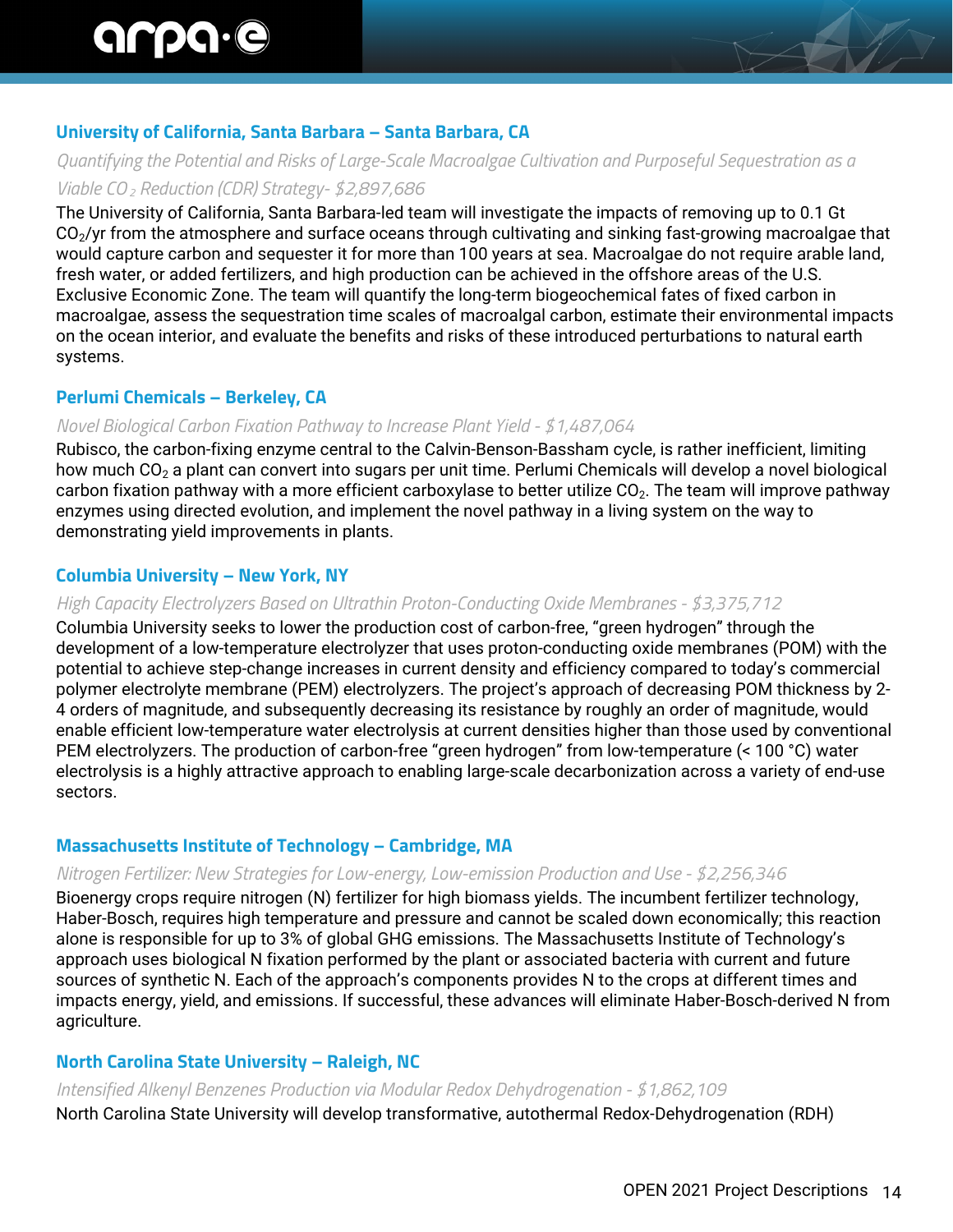technology to flexibly produce a variety of alkenyl benzenes in modular packed beds with integrated air separation and greatly simplified product separation. Alkenyl benzenes such as styrene and divinylbenzene are important building blocks for rubber, plastics, and resin production. Current industrial production of these chemicals is generally based on energy intensive, catalytic dehydrogenation processes. This project aims to demonstrate the feasibility and attractiveness of the RDH technology and its ability to reduce energy consumption, operating costs, energy, and carbon dioxide emissions for styrene and other alkenyl benzenes.

# **Dimensional Energy – Ithaca, NY**

# *3D-Printed Ceramic Thermocatalytic CO2 Reactor with High Carbon Conversion and Energy Efficiencies - \$3,100,104*

Dimensional Energy will use additive manufacturing systems to 3D print ceramic components for innovative chemical reactors that can run on low-carbon electricity sources. The ceramic chemical reactors will have enhanced properties and design features that could not be produced using conventional manufacturing processes. Dimensional Energy's innovative reactors convert carbon dioxide into a feedstock chemical that can be further processed into synthetic jet fuel, thereby providing low-carbon sustainable aviation fuel to the aviation sector that accounts for nearly 3% of global annual emissions.

# **University of California, Berkeley – Berkeley, CA**

#### *Mesh Network of Soil Sensors for Greenhouse Gas Monitoring of Biofuel Agriculture - \$2,148,991*

For biofuel crops, large nitrous oxide  $(N_2O)$  emissions following fertilization and irrigation can significantly reduce the product's net climate benefit. The high spatial and temporal variability typical of  $N_2O$  emissions make it difficult to quantify at the field or landscape scale, and current practices generally require high capital investment and years of training for data collection and interpretation, making them inherently unscalable. The University of California, Berkeley, will develop a SmartStake technology consisting of low-cost consumable wireless sensor arrays to measure  $N_2O$  concentrations and emissions drivers (ammonium, nitrate, oxygen, moisture, temperature, pH, and denitrification enzymes). Results will provide a new paradigm for quantifying, monitoring, and managing for lower  $N_2O$  emissions from biofuel agriculture.

# **Northeastern University – Boston, MA**

# *High-Performance and Miniaturized Greenhouse Gas Sensor for Drone-based Remote Sensing - \$2,141,022*

Conventional N2O sensing methodologies for agricultural lands are often characterized by low sampling rate and resolution, due to the intrinsic technical challenges associated with lab-based gas sensing systems. Northeastern University will leverage commercial and industrial drones to demonstrate high resolution (temporal and spatial) remote  $N<sub>2</sub>O$  monitoring suitable for large agricultural lands. The team will address the undesirable size, weight, and power of state-of-the-art N<sub>2</sub>O sensors for drone-based sensing operation. They will develop a high-performance (accuracy ~1 ppb with a sampling rate >20 Hz), low-power (1 W), and ultraminiaturized (palm-sized, <400 g) infrared spectroscopy based  $N_2O$  gas sensor. The proposed system will improve drone flight time by 50% and provide the temporal and spatial resolution required to monitor  $N_2O$  hotspotting.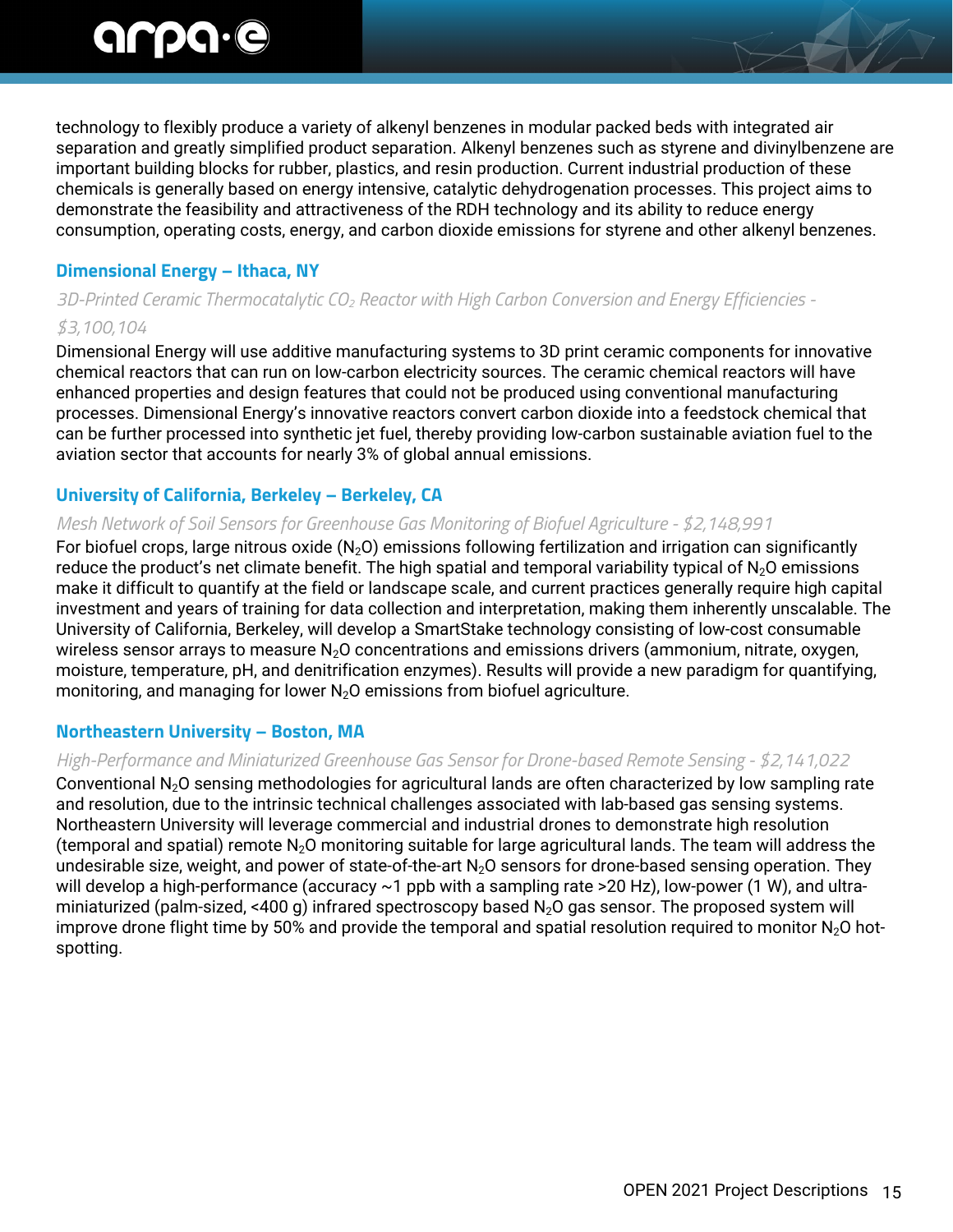# **Transportation Network**

# **Pacific Northwest National Laboratory – Richland, WA**

*Autonomous Intelligent Assistant (AutonomIA): Resilient and Energy-Efficient City-wide Transportation Operations - \$4,242,075*

The Pacific Northwest National Laboratory team will combine artificial intelligence with multiscale simulation and real-time control to create a traffic management system, AutonomIA, that reduces congestion, improves energy efficiency, and reduces  $CO<sub>2</sub>$  emissions across regional transportation systems. The system includes four innovative components: (1) real-time and context-aware transportation state estimation, (2) scalable and computationally efficient traffic forecast, (3) predictive control, and (4) hierarchical reinforcement learning. AutonomIA's traffic forecasting and real-time management approach will leverage emerging connected and automated vehicles, sensing, and signaling technologies within a unified learning, simulation, and control paradigm to improve system-wide situational awareness, energy efficiency and reduce emissions.

# **Transportation Storage**

# **University of Houston – Houston, TX**

#### *Lithium- and Transition Metal-Free High-Energy Fast-Charging Batteries - \$3,400,000*

The University of Houston seeks to create a class of battery that uses magnesium anodes instead of lithium and organic materials in place of transition metal-based cathodes. Early work has shown very fast reaction kinetics, and power capabilities in excess of 5kW/Kg have been demonstrated. The battery would provide a transportation energy storage solution that could be charged very fast and have a comparable energy density with the state-of-the-art lithium ion. Additionally, given growing market pressures in lithium and transition metals, this alternative could enhance the nation's energy supply chain security. The project team seeks to advance the technology on multiple fronts including electrode material and electrolyte optimization, cycle life extension, practical cell design, and scaling-up material production and cell fabrication.

# **University of Michigan – Ann Arbor, MI**

#### *Battery Separator for Completely Stopping Dendrite - \$950,000*

The University of Michigan team aims to develop a new type of battery separator that can effectively prevent rather than block the formation of dendrites. These dendrites can cause battery failure and pose a safety hazard due to internal short-circuit. The new separator will be synthesized through a wet process followed by phase alignment. The resulting dendrite-suppression capability could be the equivalent of several orders of magnitude better than existing separators or solid-state electrolytes. If successful, this mechanism could make high-capacity lithium (Li) metal batteries viable, significantly increase the reliable operational window of current Li-ion batteries, and ensure safe operation of Li-ion batteries even when manufacturing defects are present. The improved batteries would have a wide range of vehicle applications.

# **University of Maryland – College Park, MD**

# *Fast-Charging, Solid-State, Roll-to-Roll Processed Li Metal Batteries Enabled by Intercalated Ions in Cellulose Molecular Channels - \$2,600,000*

The University of Maryland (UMD) team seeks to fabricate fast-charging batteries in which the electrolyte comprises a cellulose fiber-based ion conductor. The cellulose-based ion conductor overcomes the gap from current solid-state electrolytes to solid-state batteries because they use natural materials, are easy to process, and are compatible with conventional coating processes. UMD's approach could enable high conductivity at

AVI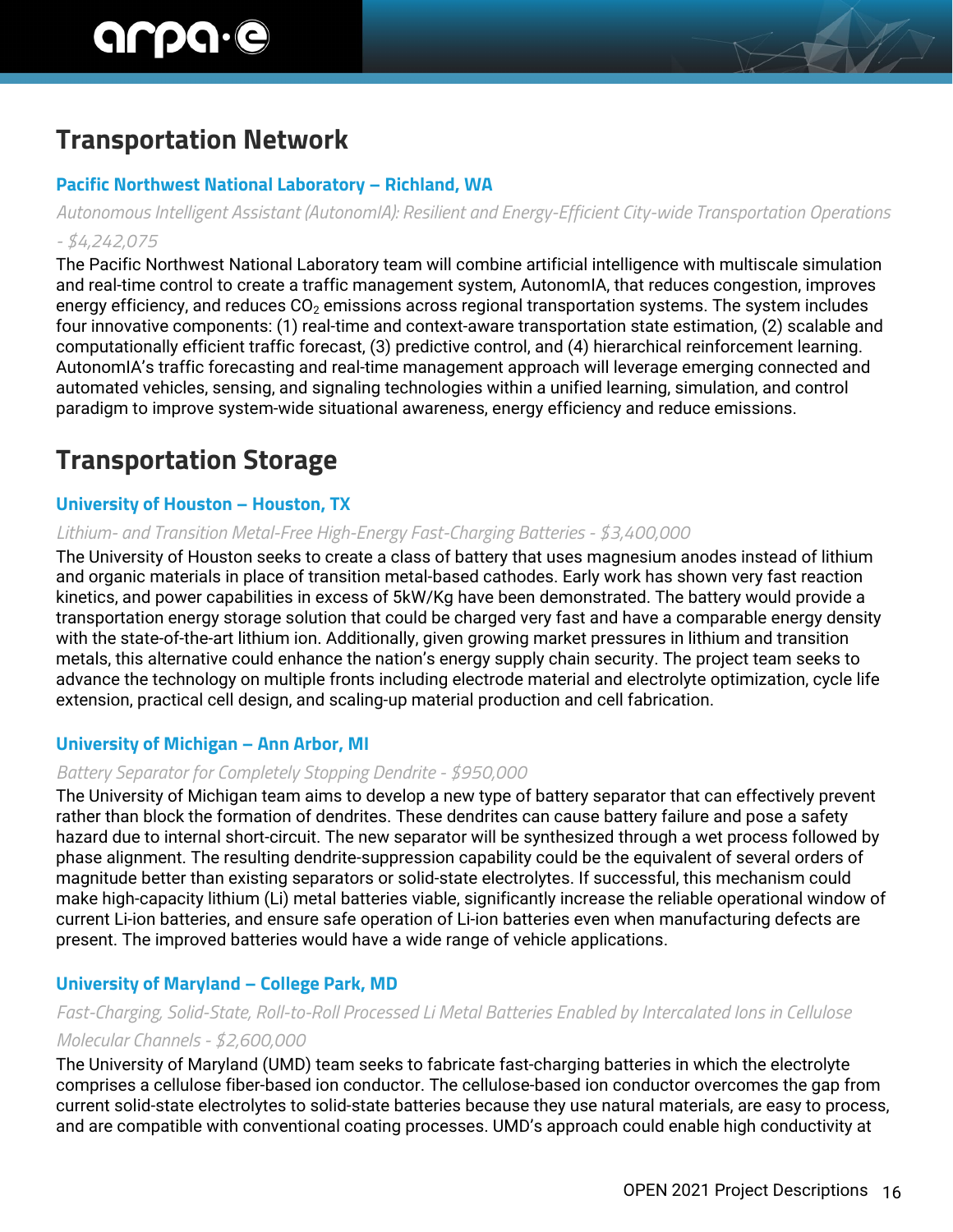room temperature, high energy density, and roll-to-roll manufacturing of nano-paper batteries with low cost. UMD's cellulose-based batteries will be capable of empowering electric vehicles (EV) with high energy and fast charge, promoting U.S. leadership in the EV market.

# **Transportation Vehicles**

# **Copernic Catalysts – Cambridge, MA**

# *Improved Catalyst Design for GHG Reduction via Bulk Chemicals - \$3,579,694*

Copernic Catalysts will design novel chemical catalysts to reduce the energy use and carbon footprint of bulk chemical reactions. Bulk chemicals—such as ammonia, ethylene, and methanol—are produced at very large scales, often up to hundreds of millions of tons annually, and are responsible for nearly one gigaton of greenhouse gas (GHG) emissions every year. Copernic Catalysts will focus on creating a faster trajectory for developing more energy-/carbon-efficient processes for the bulk chemicals industry, while also allowing for the development of more cost-competitive zero-carbon chemicals and fuels. This transformational work has the potential to develop processes for alternative fuels that would increase U.S. energy independence, reduce GHG emissions, and improve the efficiency of the domestic chemicals industry.

# **Pratt & Whitney – East Hartford, CT**

# *Hydrogen Steam Injected Intercooled Turbine Engine (HySIITE) - \$3,822,026*

Pratt & Whitney will design a novel, high-efficiency hydrogen-power turbomachine for commercial aviation. The Hydrogen Steam Injected Intercooled Turbine Engine (HySIITE) concept is intended to eliminate carbon emissions and significantly reduce nitrous oxide (NOx) inflight emissions for commercial single-aisle aircraft. The HySIITE engine will burn hydrogen in a Brayton (thermodynamic) cycle engine and use steam injection to dramatically reduce NOx. Via an innovative semi-closed system architecture, HySIITE aims to achieve thermal efficiency greater than fuel cells and reduce total operating cost compared with "drop in" sustainable aviation fuels.

# **HRL Laboratories – Malibu, CA**

# *Surface Laser Architected Magnets (SLAM) - \$ 2,661,888*

HRL Laboratories will develop novel magnets that improve the operating energy density of the state-of-the-art magnets for increased electric motor efficiency. Surface Laser Architected Magnets (SLAM) is a new magnet architecture that mitigates thermally induced demagnetization while reducing the use of expensive heavy rare earth elements. These magnets will increase motor efficiency, and thereby accelerate the adoption of electric ground and air vehicles, reduce energy demands and greenhouse gases, and reduce the need for non-domestic rare-earth elements.

# **University of Delaware – Newark, DE**

# *Energy Efficient Manufacturing of Lightweight Composite Architected Structures for Transportation Vehicles - \$2,500,000*

The University of Delaware team seeks to develop a new composite forming route, Composite Architected Materials Processing (CAMP), to offer a rapid economic fabrication process of composite architected structures to achieve high volume cost effective, lightweight, and energy-efficient vehicle structural components. CAMP includes key innovations in composite formation, Localized In-plane Thermal Automation (LITA), and feedstock materials – low-cost, high performance, highly conformable and steerable fiber materials. These innovations coupled with computational geometry optimization will enable the weight-